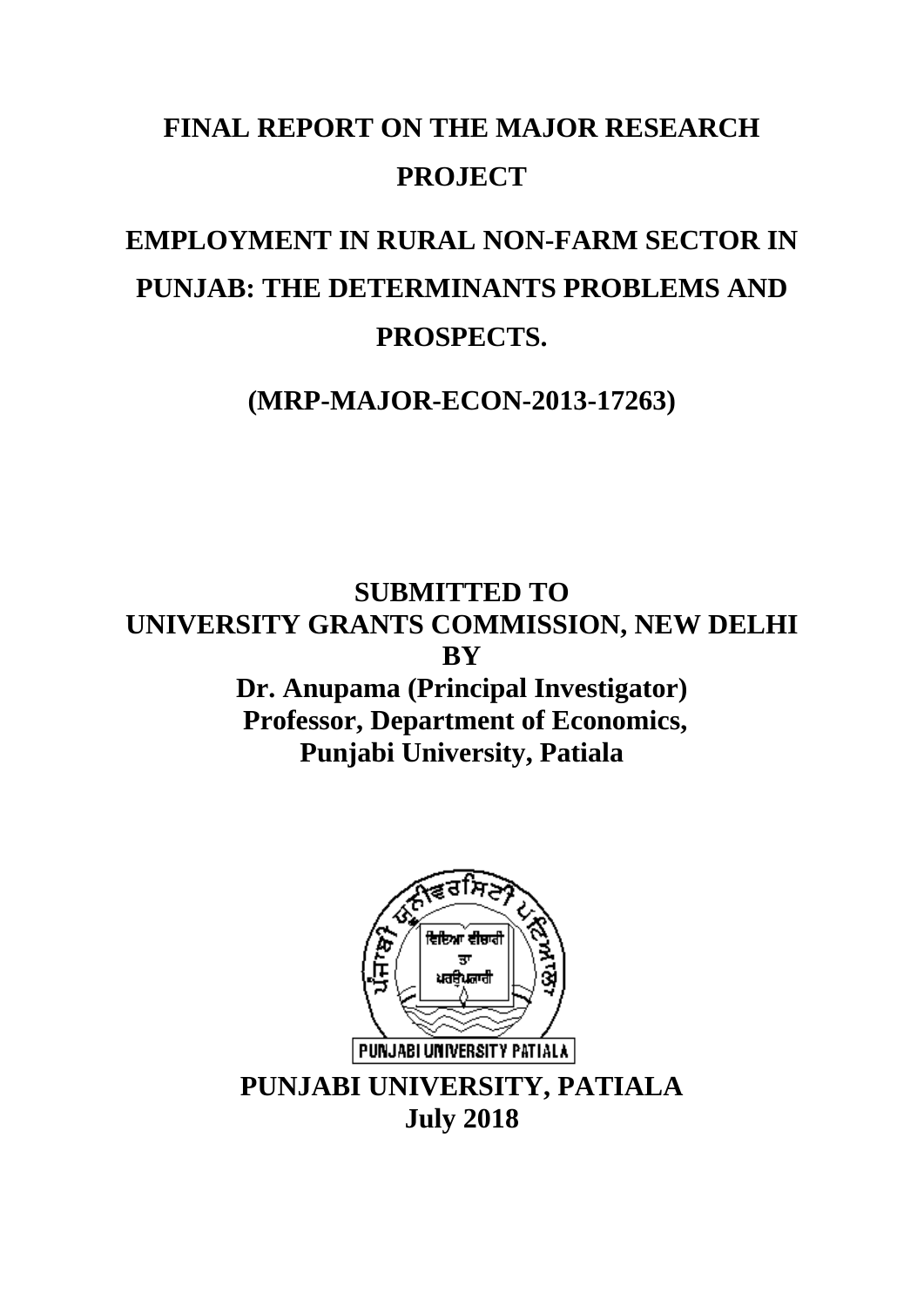#### **ANNEXURE -VIII**

#### **FINAL REPORT ON THE PROJECT**

### **TITLE: EMPLOYMENT IN RURAL NON-FARM SECTOR IN PUNJAB: THE DETERMINANTS PROBLEMS AND PROSPECTS.**

| 1.  | Project Report No. 1st /2nd    | <b>Final Report</b>                                           |
|-----|--------------------------------|---------------------------------------------------------------|
|     | /3rd/Final                     |                                                               |
| 2.  | Period of Report               | From 22-04-2016 to 30-6-2018                                  |
| 3.  | UGC Reference No. & Date       | UGC FILE NO. F. 5-55/2014 (HRP)                               |
| 4.  | Name<br>of<br>the<br>Principal | Dr. Anupama                                                   |
| 5.  | Investigator<br>Address        | Office:<br>Professor, Department of Economics,<br>Punjabi     |
|     |                                | University Patiala-147002 (Punjab)                            |
| 6.  | Department<br>and              | Department of Economics and                                   |
|     | University/College where the   | Punjabi University Patiala-147002 (Punjab)                    |
|     | project has progressed         |                                                               |
| 7.  | Date of Implementation         | 22 April 2016                                                 |
| 8.  | Tenure of the project          | 3 Years From 01/07/2015 to 30/06/2018                         |
| 9.  | <b>Grant Allocated</b>         | 8,51,000/-                                                    |
| 10. | <b>Grants Received</b>         | $1st$ Installment: Rs. 4,98, 600/- in March, 2016             |
|     |                                | $2nd$ Installment: Rs. 2,54,400/- in May, 2018                |
|     |                                |                                                               |
| 11. | <b>Final Expenditure</b>       | 7,15,756/-                                                    |
| 12. | Objectives of the Project      | The Present study mainly aims to examine the determinants     |
|     |                                | Problems of the rural non-farm sector in Punjab. The specific |
|     |                                | objectives of the study are:                                  |
|     |                                | 1. To examine the structure of employment in the rural        |
|     |                                | non-farm sector in Punjab.                                    |
|     |                                | To look into the socio-economic conditions of<br>2.           |
|     |                                | households involved in rural non-farm activities in           |
|     |                                |                                                               |
|     |                                | Punjab                                                        |
|     |                                | To analyze the characteristics of various non-farm<br>3.      |
|     |                                | activities being pursued by different categories of           |
|     |                                | rural households in Punjab                                    |
|     |                                | To analyze the correlates of rural non-farm activates<br>4.   |
|     |                                | i.e. whether the pull factors or the push/distress            |
|     |                                | factors influence the extent of participation of a rural      |
|     |                                | household in non-farm activities.                             |
|     |                                | To identify the determinants of income<br>5.<br>and           |
|     |                                |                                                               |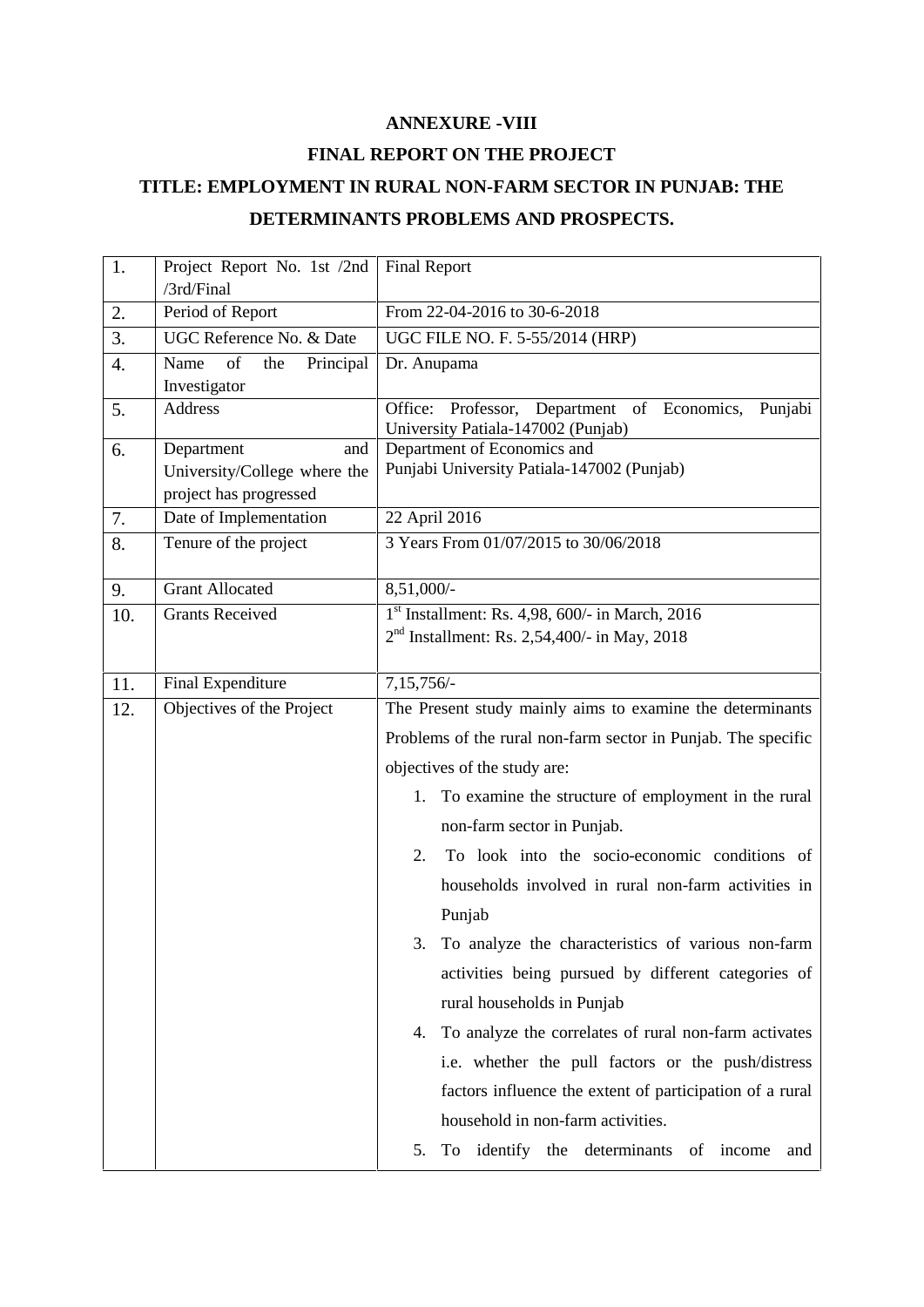|     |                                                                                                                                                                                                                                                                                               | employment in rural non-farm activities i.e. role of<br>demographic<br>socio-economic,<br>well<br>as<br><b>as</b><br>infrastructure development and assets position etc. in<br>generating income and employment in rural non-farm<br>activities.<br>6. To give the policy suggestions for growth of non-<br>farm sector for generating decent employment                                                          |
|-----|-----------------------------------------------------------------------------------------------------------------------------------------------------------------------------------------------------------------------------------------------------------------------------------------------|-------------------------------------------------------------------------------------------------------------------------------------------------------------------------------------------------------------------------------------------------------------------------------------------------------------------------------------------------------------------------------------------------------------------|
|     |                                                                                                                                                                                                                                                                                               | opportunities and thus improving the living standards<br>in rural areas.                                                                                                                                                                                                                                                                                                                                          |
| 13. | Whether Objectives were<br>achieved                                                                                                                                                                                                                                                           | All the objectives as stated above have been met by this study.<br>This study has clearly pointed out the problems as well as the<br>prospects of the rural non-farm sector in the state.                                                                                                                                                                                                                         |
| 14. | Achievements from the<br>Project                                                                                                                                                                                                                                                              | The project is an addition to the existing pool of knowledge<br>about the rural workers in the state. It provides an ample<br>evidence about the living as well as working conditions of the<br>rural workers in the non-farm sector. This information will be<br>helpful to the policy makers to frame a suitable policy aiming<br>at the improvement of quality of employment in the rural non-<br>farm sector. |
| 15. | Has<br>the<br>been<br>progress<br>according to the original plan<br>of<br>work<br>and<br>towards<br>achieving objectives if not,<br>state reasons.                                                                                                                                            | Yes, the progress of the project is as per plans.                                                                                                                                                                                                                                                                                                                                                                 |
| 16. | indicate<br>Please<br>the<br>if<br>difficulties,<br>any,<br>experienced in implementing<br>the project.                                                                                                                                                                                       |                                                                                                                                                                                                                                                                                                                                                                                                                   |
| 17. | If the project has not been<br>completed please indicate the<br>approximate time by which it<br>is likely to be completed. A<br>summary of the work done<br>for the work done for the<br>period (Annual Basis) may<br>please<br>be<br>the<br>sent<br>to<br>commission on a separate<br>sheet. | Not Applicable, as the project has been completed.                                                                                                                                                                                                                                                                                                                                                                |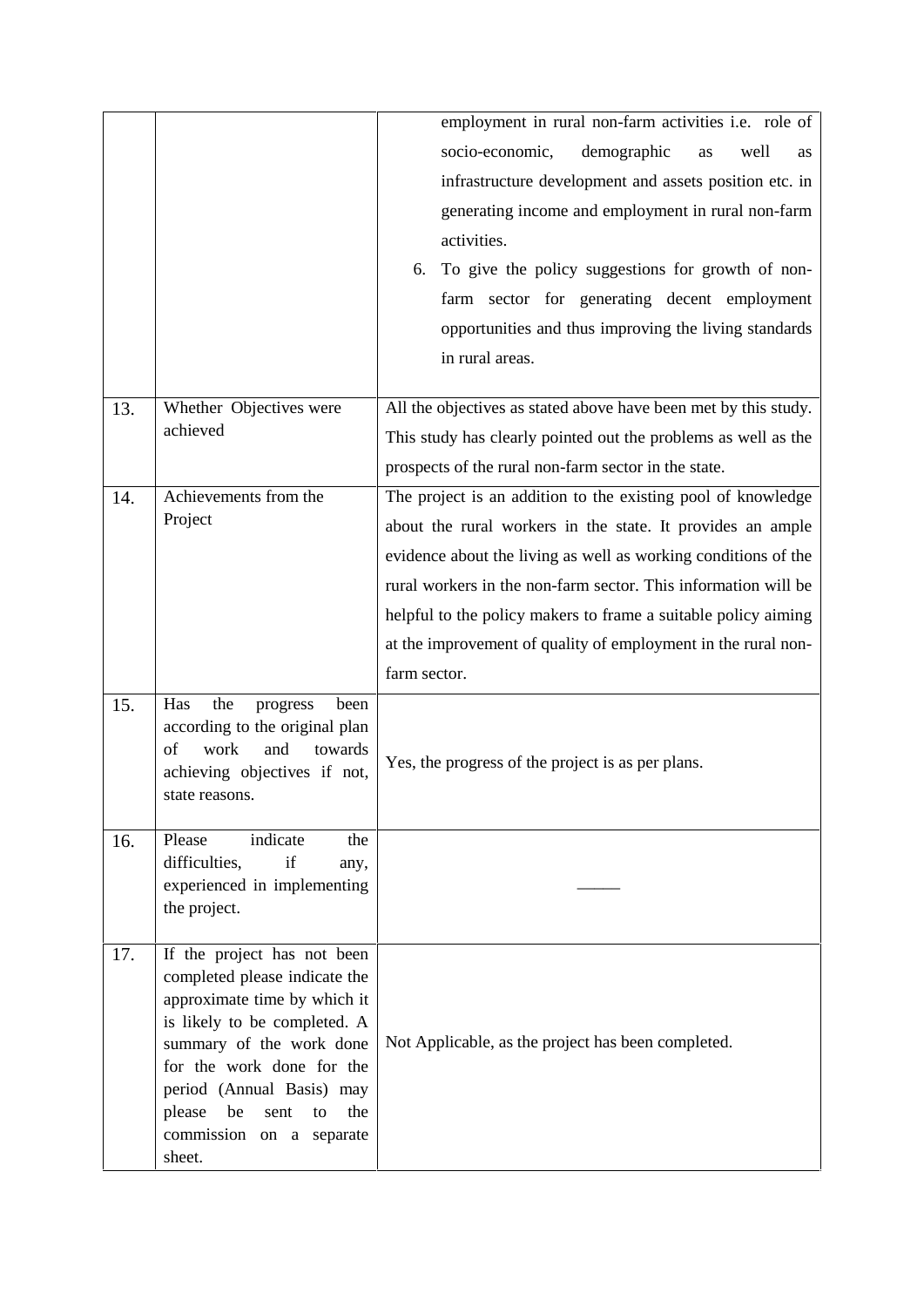| 18. | If the project has been                 | <b>Summary of the Findings:</b>                                   |
|-----|-----------------------------------------|-------------------------------------------------------------------|
|     | completed please enclose a              | From secondary data, it has been found that in Punjab, a vast     |
|     | Summary of the findings of<br>the study | majority of population still earns its living from agriculture.   |
|     |                                         | Moreover, the non-farm sector of the state is dominated by        |
|     |                                         | tiny and own account units which though offer the escape          |
|     |                                         | from the poverty but lack the inner dynamism required for the     |
|     |                                         | rural economy to take off as a non-farm economy. Hence, in        |
|     |                                         | this study, an attempt has been made to examine the general       |
|     |                                         | trends of the employment structure in the state. It has been      |
|     |                                         | observed that although, for the state as a whole, the share of    |
|     |                                         | primary sector in total employment has come down from             |
|     |                                         | about 64 per cent in 1983 to about 36 per cent in 2011-12 but     |
|     |                                         | in rural areas still 52.37 per cent of the workers are employed   |
|     |                                         | in the primary sector (at usual principal and subsidiary status). |
|     |                                         | However, there are trends that people are shifting to non-farm    |
|     |                                         | sector as there is little potential in agricultural sector to     |
|     |                                         | generate additional employment opportunities. Within the          |
|     |                                         | non-farm sector, the services, followed by the non-               |
|     |                                         | manufacturing sector have emerged as the<br>largest               |
|     |                                         | employment providers in the rural areas. However, more of         |
|     |                                         | the males are getting jobs in the non-manufacturing sector        |
|     |                                         | than the services while in case of females, the services are the  |
|     |                                         | major employment providers. Looking at the quality of jobs        |
|     |                                         | with in the non-farm sector, it has been observed that most of    |
|     |                                         | the regular jobs are being created in manufacturing and           |
|     |                                         | services and the non-manufacturing sector is mainly creating      |
|     |                                         | the casual employment opportunities. It has also been found       |
|     |                                         | that the non-farm employment in rural areas is mainly             |
|     |                                         | concentrated to four sectors viz. Construction, Trade,            |
|     |                                         | Transport and Communications and Wearing Apparels which           |
|     |                                         | provide employment to about 60 per cent of total workers          |
|     |                                         | employed in the non-farm sector. Out of these, in terms of        |
|     |                                         | employment, the Construction sector appears to be a booming       |
|     |                                         | while<br>trading<br>contracting,<br>is<br>transport<br>one<br>and |
|     |                                         | communications are growing at a slower rate than average          |
|     |                                         | increase in total non-farm employment and the Wearing             |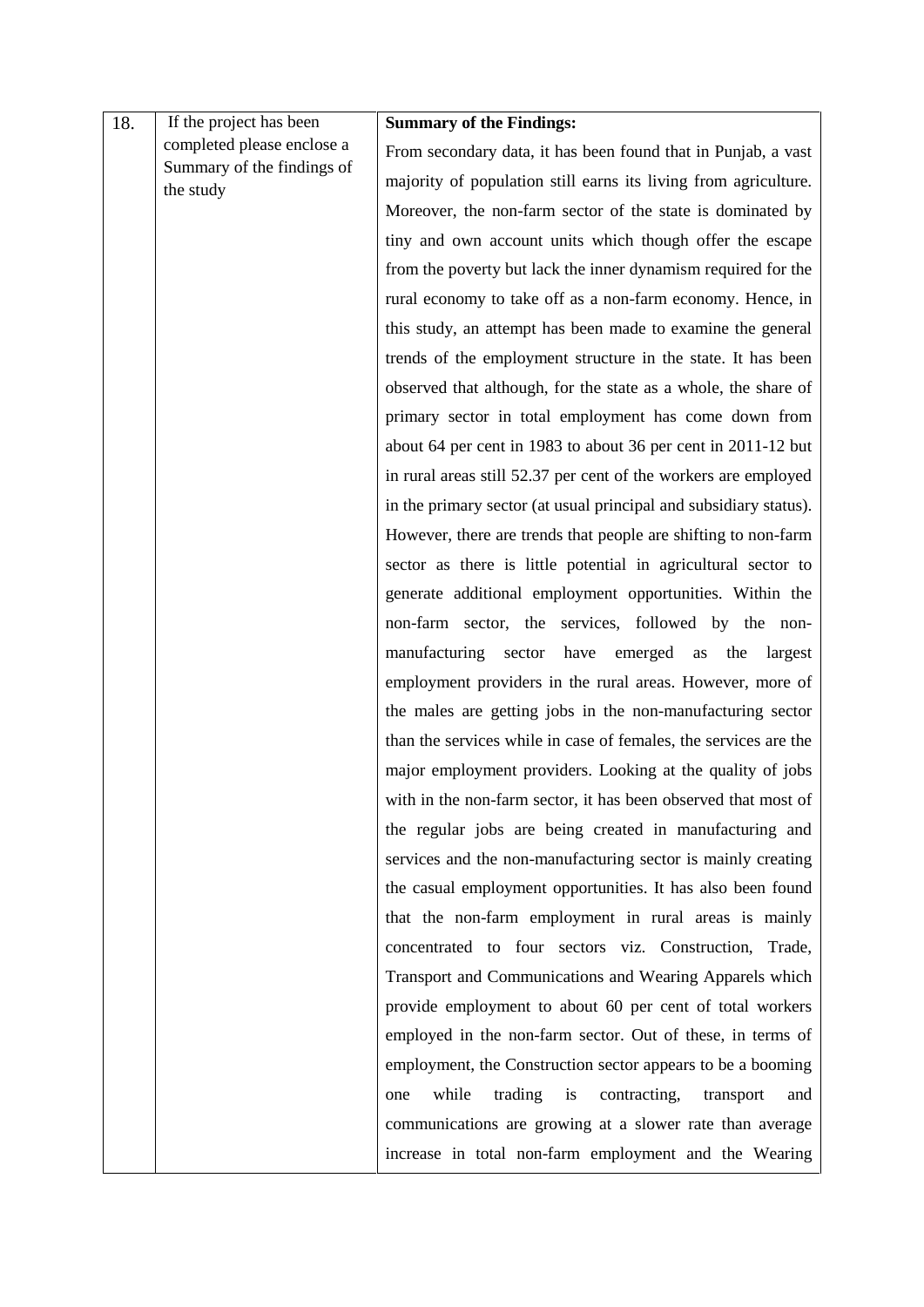Apparels registered a relatively faster change. Further, it has also been found that most of the enterprises are small scale family units which are hardly in a position to work on profitable lines by enjoying the economies of scale. Between 2010-11 and 2015-16, the share of own account family enterprises has increased while that of the establishments has declined. This has also led to fall in average number of workers employed per enterprise. This has happened not due to increase in capital intensity of the units but due to their downsizing.

The socio-economic analysis of a sample of 659 nonfarm households and 1124 non-farm workers shows that the majority of the sampled workers belongs to the Sikh religion. It has been found that Sikh religion forms 64.03 per cent, while the Hindu religion is found to be comprising only 32.77 per cent of the sampled non-farm households. As many as 78.57 per cent and 62.29 per cent of the sampled non-farm households in Bathinda and Gurdaspur districts, respectively belong to the Sikh community. In Jalandhar district the proportion of the households belonging to Sikh religion is 50.84. The Scheduled Caste category constitutes 45.67 per cent of the sample whereas 21.39 per cent households belong to the Backward Classes and 32.92 per cent households belong to the 'Others' caste category. Further, the caste-wise distribution shows that as many as 60.50 per cent and 39.34 per cent sampled farm households belong to the Scheduled Caste category in Jalandhar and Gurdaspur, respectively whereas only 35.71 per cent sampled non-farm households belong to this category in Bathinda district. The Bathinda district has a greater tendency towards having a joint family, while in Gurdaspur and Jalandhar, the sampled non-farm households mainly have nuclear families.

Further, the living conditions of the non-farm households show that about 72 per cent of total sampled households are living in *pucca* houses and 24.58 per cent sampled households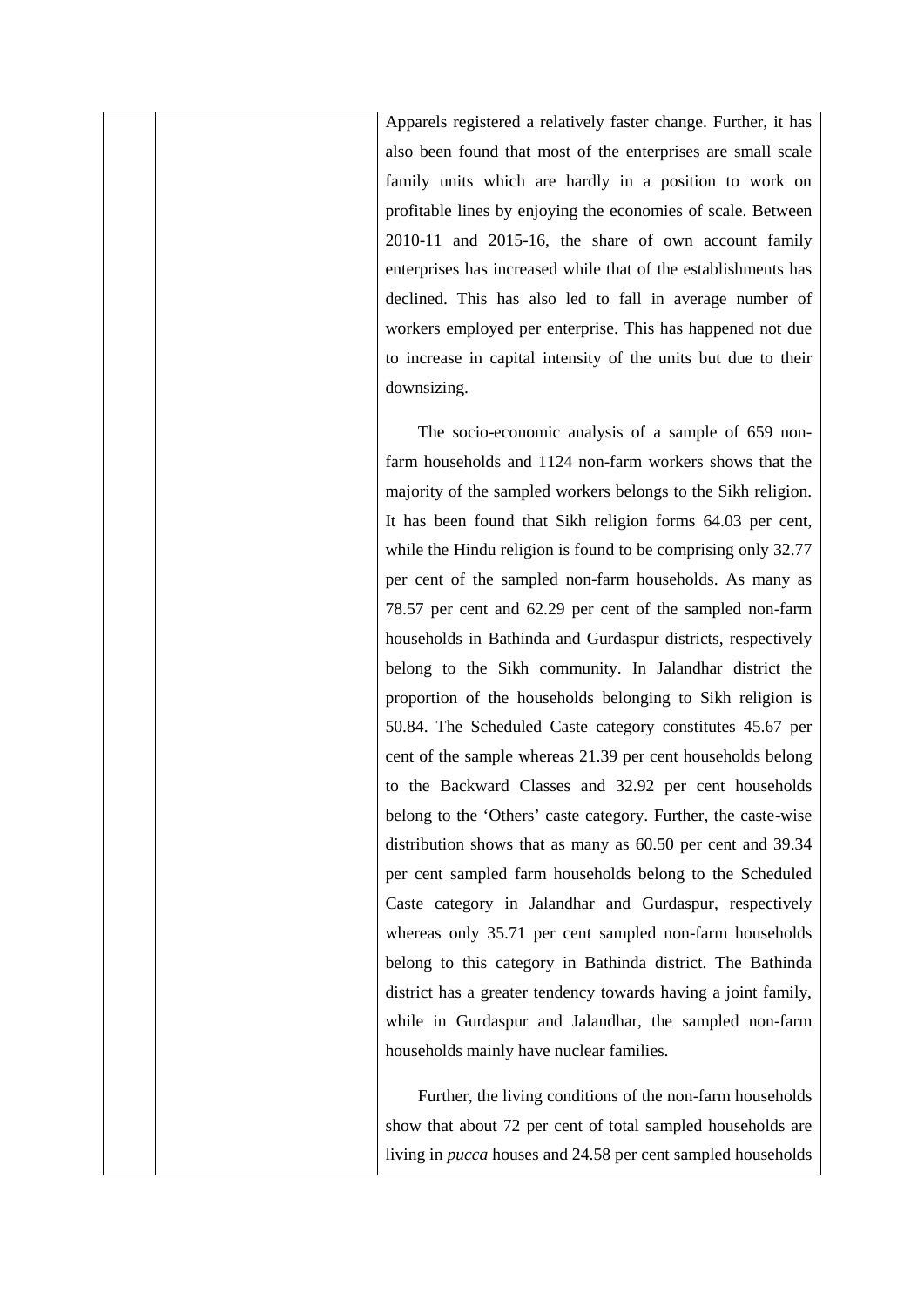are residing in *semi-pucca* houses. As far as the housing conditions are concerned, it has been found that 63.58 per cent sampled households own the houses of good condition; 25.64 per cent own houses of average condition and 10.77 per cent own dilapidated houses. The living conditions of the sampled non-farm households are poor in Gurdaspur district as compared to the other districts. It has also been found that the main source of drinking water for sampled households is tap.

The sex ratio for the average sampled farm households is 854 females for every 1000 males. The education profile of the non-farm households shows that as many as 18.12 per cent of rural non-farm sampled population is illiterate. The proportion of illiterates among non-farm household members is higher in Bathinda district. Only 4.47 and 1.98 per cent non-farm sampled persons are graduates and post-graduates, respectively and only 2.96 per cent non-farm sampled persons are having any professional and technical degrees. The sampled non-farm population in Jalandhar district is more educated as compared to the other districts.

About 82 per cent of the total non-farm workers are males and remaining 18.24 per cent are females. It has been found that the proportion of earners is the highest in Gurdaspur district and the lowest in Bathinda district. About 82 per cent of total households are landless and only 2.56 per cent of total households own land more than five acres.

The analysis clearly indicates that living conditions of non- farm households are very poor in rural Punjab. The condition of non- farm households is the worst in Bathinda district due to deepening agrarian crisis in south-west region and absence of alternative employment opportunities for rural masses in this district.

As far as nature of employment in the rural non-farm sector of Punjab is concerned, it has been found that out of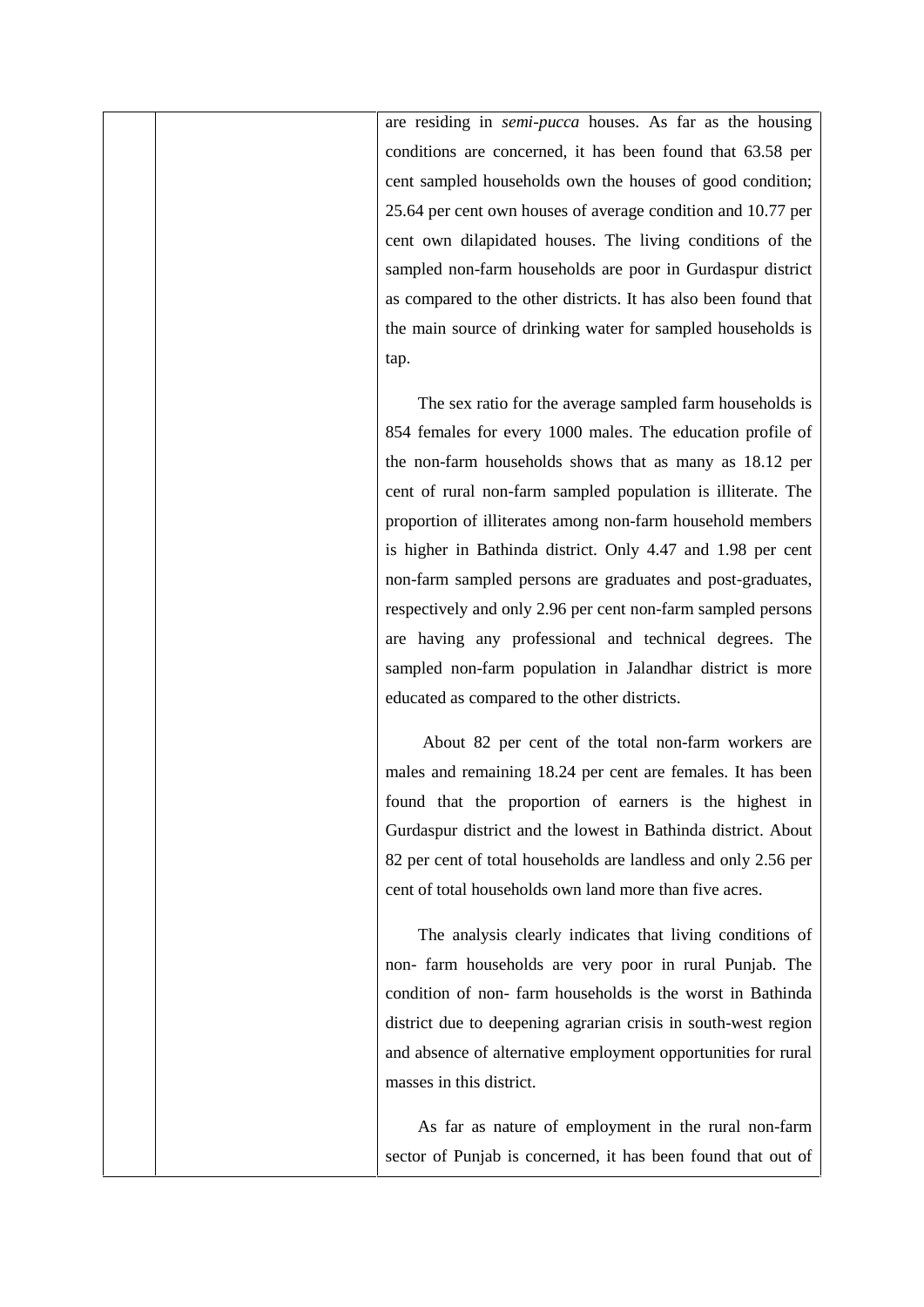total 1124 workers, 36.20 per cent are self employed in various activities, another 35.14 per cent are employed in regular jobs, out of which 23.40 per cent are employed in private sector while 11.74 per cent are employed in the government sector and 28.65 per cent are employed as casual workers. However, this distribution of the workers according to their employment status is not uniform across the regions. The Gurdaspur district has the maximum rural non-farm employment in casual labour. But in Jalandhar district, maximum employment of rural non-farm workers is in services which is largely from private sector while in Bathinda, maximum workers are self employed. It has been found that the share of casual labour in total employment is the highest in Gurdaspur district, followed by Bathinda and Jalandhar. Employment in services is more in Jalandhar than Bathinda and Gurdaspur. Self employment is the highest in Bathinda, followed by Jalandhar and Gurdaspur. It means quality of employment improves when one moves from less developed to more developed region because Jalandhar district is highly developed, Bathinda district is moderately developed and Gurdaspur is the least developed in terms of economic and social factors. Gender wise composition of non-farm workers of Punjab reveals that participation of females is more than males in service sector in all the three districts. In Jalandhar district and Bathinda district, participation of males is more than females as self employed ones whereas in Gurdaspur district more females are self employed than the males. Participation of males as a casual labourer is more than the females in Gurdaspur and Jalandhar district, whereas it is less than the females in Bathinda district.

Study found that most of the non-farm workers of Punjab lie in the age group 30-45 years in all the three districts, followed by 14-30 years age group. The educational level of non-farm workers of Punjab reveals that in Gurdaspur district, maximum workers are educated upto matric level. In Jalandhar district, majority of the workers are educated up to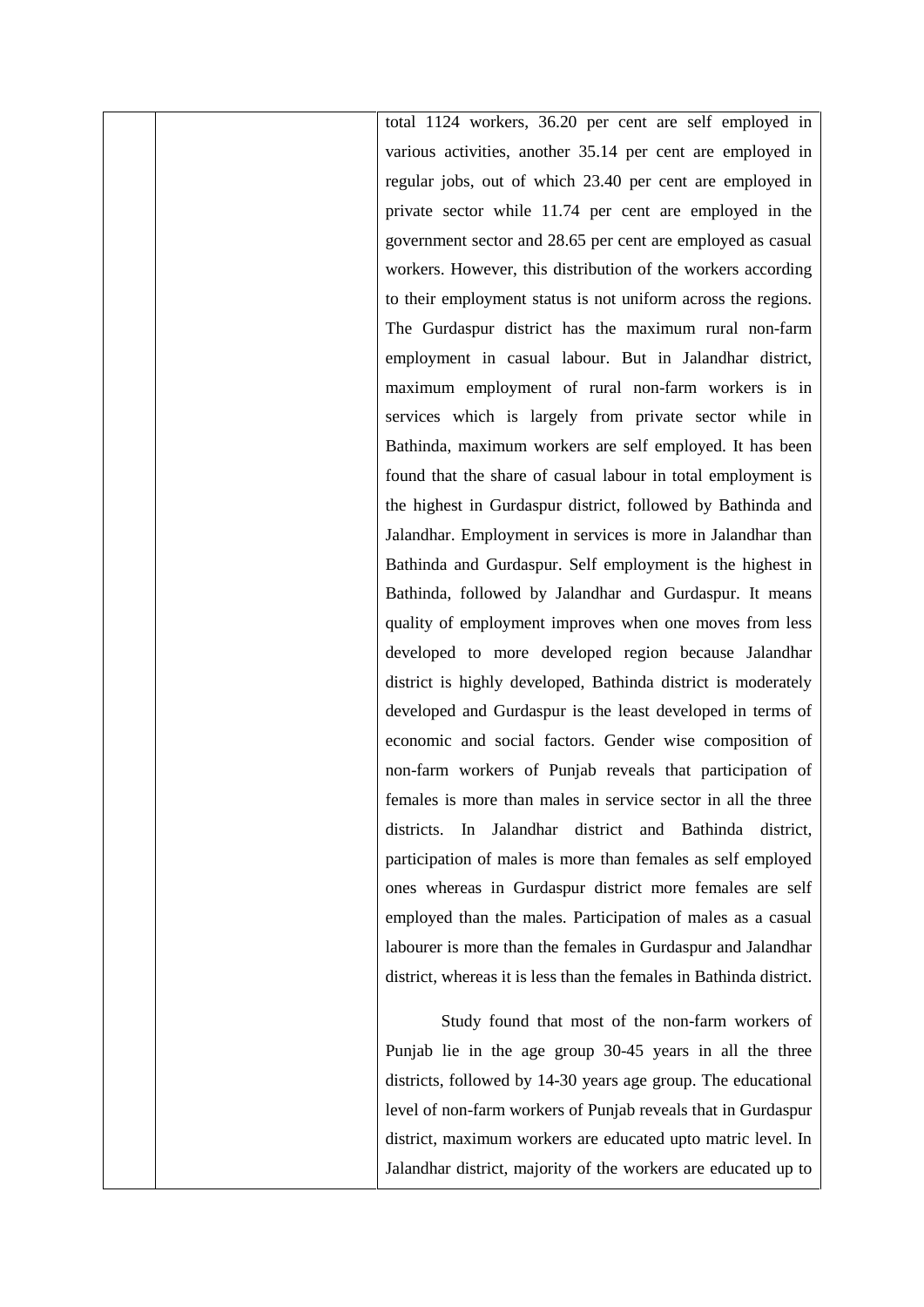the middle level, whereas most of the workers are illiterate in Bathinda district.

Regarding the profile of non-farm enterprises in Punjab, it has been found that most of the rural non-farm enterprises in Punjab are engaged in retail trading, followed by manufacturing. Study found that the most important work under the category of manufacturing is that of tailoring. Cement and building material shops and white washing/paint work teams/flex making work occupied an important place among all construction/building materials related enterprises. Of all the miscellaneous activities, auto rickshaw operators/ other light commercial vehicles occupy an important place in the sampled villages. Furthermore, it has been found that the mean age of owners/operators of all non-farm enterprises is 40 years. There has been a very small participation of females in the rural non-farm enterprises. Majority of the operators of rural non-farm enterprises are literate. Very small proportion of rural non-farm enterprises is registered. Participation of females in repair works/workshops of various types and construction/building work is conspicuous by its absence. Maximum participation of females has been found in manufacturing. Regarding employment pattern of different non-farm enterprises, study found that in case of cottage industries and craft, family participation is more than the hired workers. However, participation of hired workers is more than the family workers in case of other miscellaneous type activities.

It has been found that in most of the rural non-farm enterprises, the work is mainly done by the unpaid family workers. Most of the self-employed units are mainly operated by the family members. The proportion of the unpaid family members is the highest in case of retail trading. Even the manufacturing and craft units in rural areas of Punjab are found to be operating with help of the family members. The sub-sectors of construction and building materials, catering,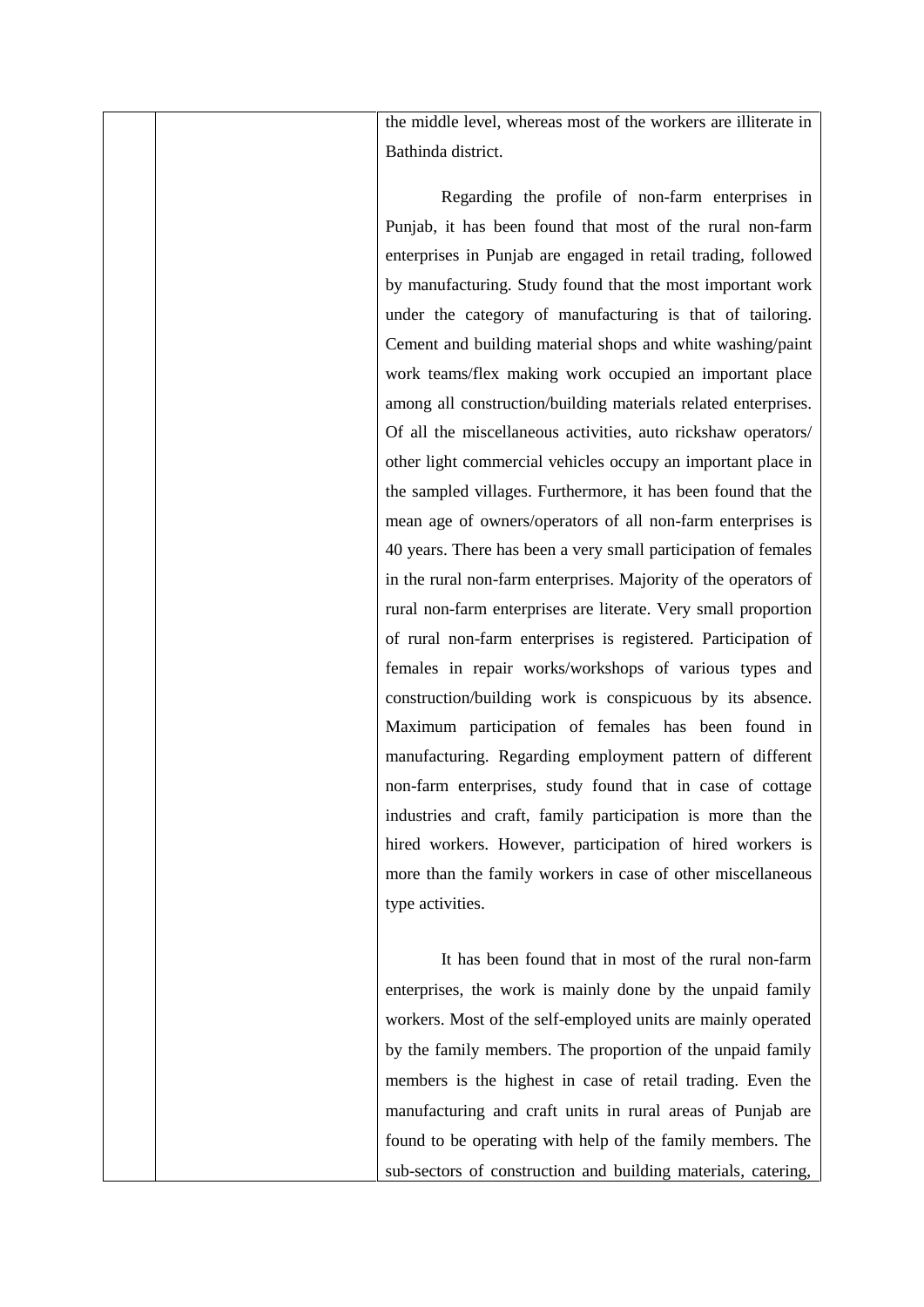sound services, commission agents, private schools, clinics etc., have been found to be having maximum proportion of the hired workers out of total workers employed in these units.

Further, it has been found that most of the rural non-farm enterprises are run with very low level of capital. The highest level of investment per enterprise has been registered by the enterprises related to construction works and building materials, followed by retail trading. This is confirmed by the fact that a big majority of them has responded that lack of capital is their main problem. Therefore, they emphasise upon the need of provision of adequate capital at lower rate of interest. Some of the enterprises also face the problem of competition from large units and irregularity of work.

Distribution of the workers according to the employment status has been found to be varying according to the type of activity which dominates in the rural areas. The areas where the service sector dominates in total non-farm employment, the proportion of the regular workers is higher while in case of dominance of retail trading as well as manufacturing, the share of self-employed workers is higher and in the areas where construction sector dominates, greater proportion of the workers can be found in casual jobs. The employment status also determines the location of the work place. It has been found that most of the self-employed activities are located within the village but those with higher amount of capital invested have to move outside the village to work on profitable basis or at least ensure some decent level of returns. A greater proportion of the regular workers go out of village to earn their living and the casual workers are found to be working within as well as outside the village. For those who work outside the village, most of the self employed workers work close to village while many of the regular as well as casual workers go to work up to 10 kilometers and it has also been found that most of the rural non-farm employment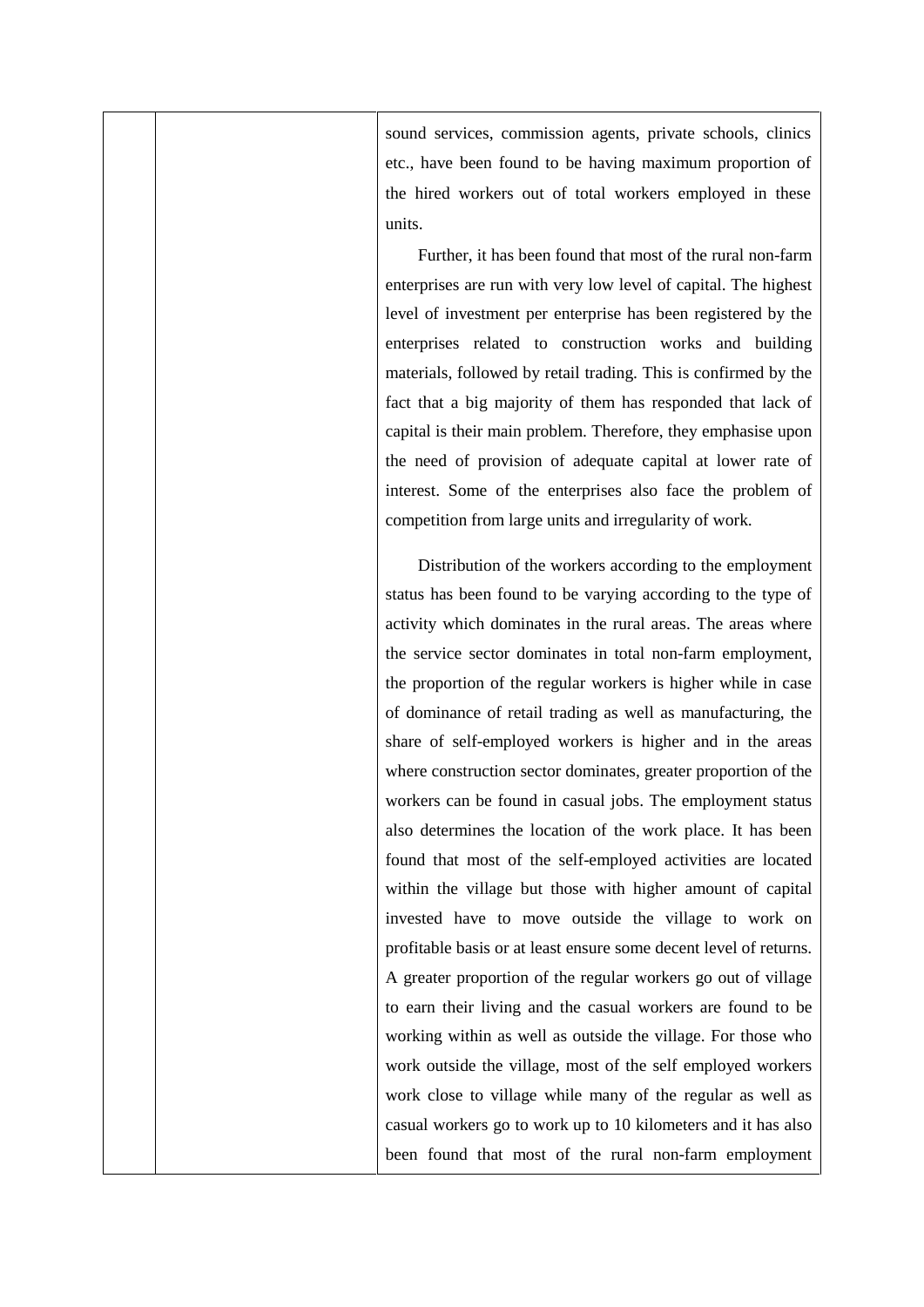opportunities in the industrially advanced district i.e. district Jalandhar are provided within the village or just near to it (up to 5 kilometers only) while in the other districts the workers have to go to work even beyond that. Moreover, district Jalandhar provides more of the full-time employment opportunities and other districts have a considerable proportion of the workers being underemployed. This indicates that the level of industrialisation in an area largely affects the quality of rural non-farm jobs. It has also been found that the major problems of the hired workers are irregularity of work and low wages. They also responded that there is a need that their work should be regularised, new employment opportunities in the rural areas should be created and the government should give the financial support to the rural workers to start own business and the proportion of those who demand it, is higher for the casual workers and the regular workers in the private sector than those in regular jobs in the government sector.

The type of activity, nature of employment as well as the geographic location of the non-farm enterprises greatly influence the average level of the income of their workers. It has been found that the regular workers are earning the highest amount from their non-farm activities while it is the lowest in case of the casual workers. The earnings of the casual workers have been found to be much below the stipulated minimum wages for the unskilled workers. Though, the non-farm workers in rural areas of Jalandhar district have recorded the highest level of income while this is the lowest for district Bathinda but we can find noticeable variations in this pattern for different types of employment. The regular jobs in the government sector have been paying their workers the highest amount in district Gurdaspur but in case of their counterparts in private jobs the best paid location is district Jalandhar, for casual workers and the self-employed workers, it is district Gurdaspur and Jalandhar, respectively while the self-employed workers, casual workers, regular workers in the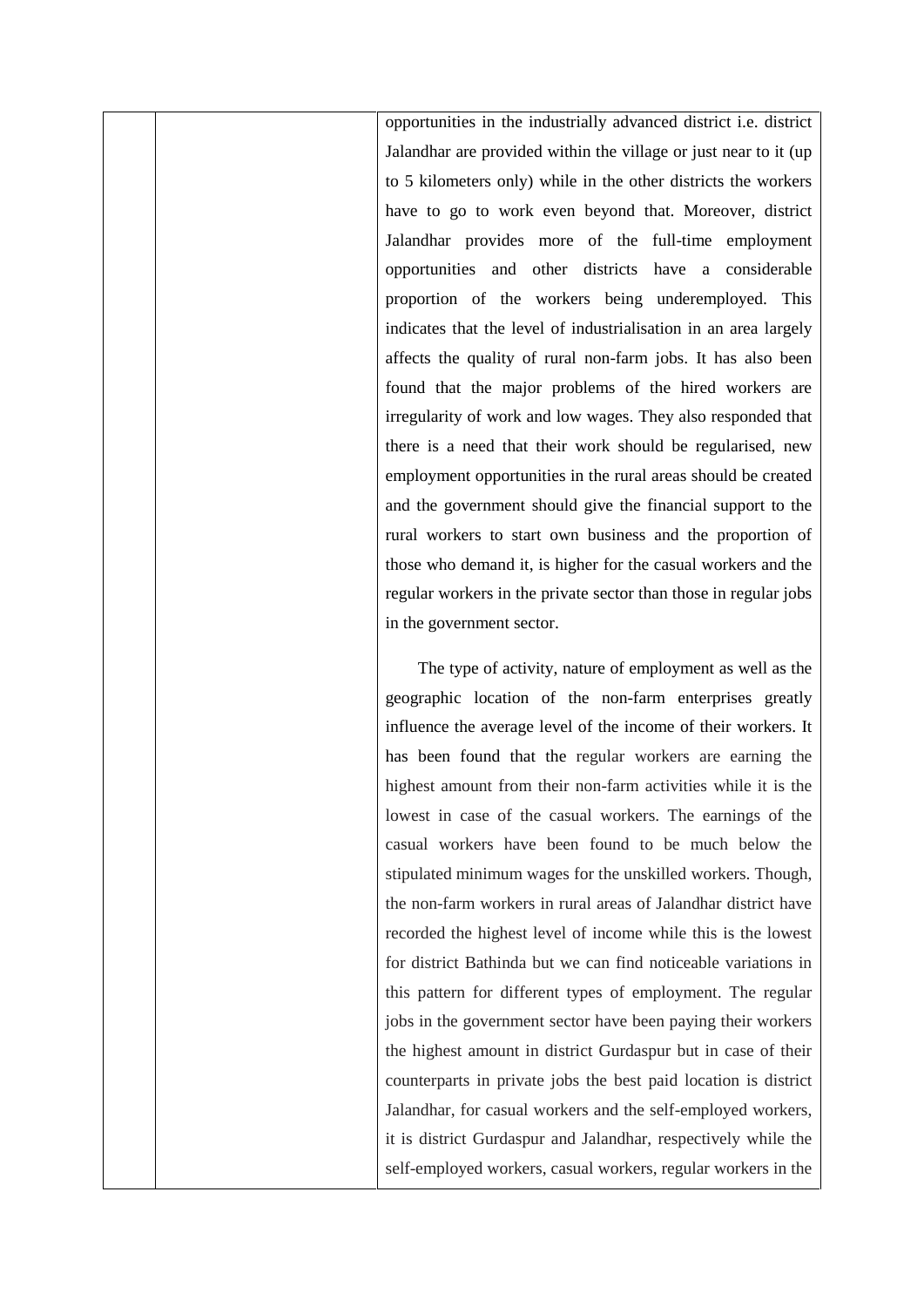government sector and the private sector earn the lowest amount in districts Gurdaspur, Bathinda, Jalandhar and Gurdaspur, respectively.

The activity-wise details of the casual, self-employed and the regular workers show that the highest earnings for the casual jobs can be found in Professional and Technical Activities, while in case of self-employed workers, the activities of construction/building materials, Joint enterprises and the other activities are the most lucrative ones. In case of regular workers, the highest paid activities are Public Administration, Defence etc. and Education but there are wide variations in the average earnings of the regular workers in the government sector and the private sector. The average earnings of the regular workers in the government sector are much higher than those working in the private sector in each activity and these differences increase as the average level of income in the government sector increases.

Our study has also shown noticeable gender differences in income of the sampled non-farm workers in rural Punjab. These differences are the highest in case of casual workers and the lowest in case of regular workers in government sector. In casual employment the sampled female workers are earning just 36.02 per cent of the male earnings while in case of regular workers in government sector, this proportion is 68.54 per cent. Even in case of self-employed workers, the females are receiving less than half (41.23 per cent) of male earnings. We have seen that regular employment (especially in government sector) is relatively less discriminatory than other types of employment but we know that these differences vary according to the type of activity. In case of casual employment, the differences are very low in professional, scientific and technical activities and in manufacturing sector and very high in the construction sector. In case of self employed workers, the women are found to be participating in only three types of activities among which, the joint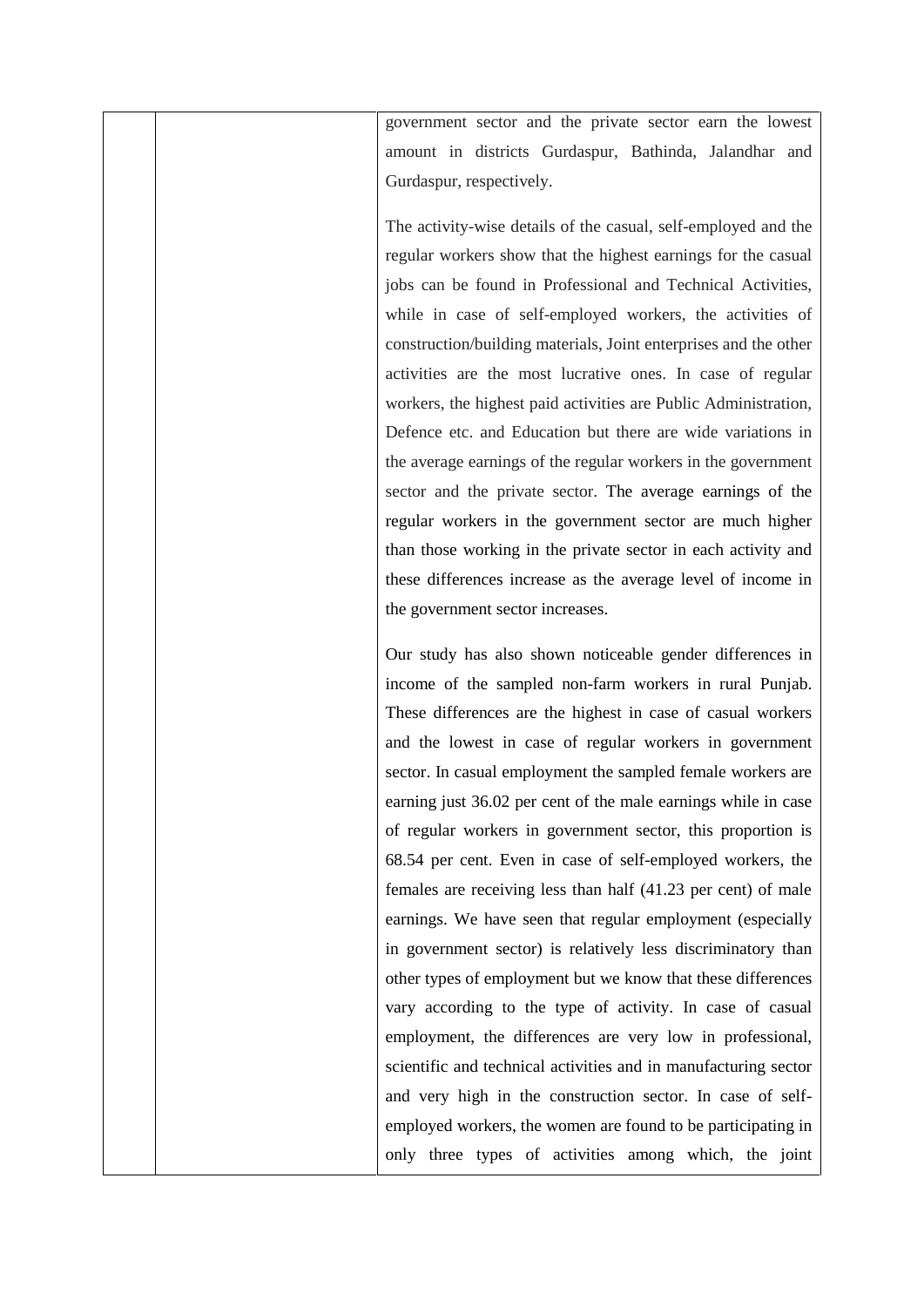enterprises have shown the widest gap as the women in these enterprises are earning merely 19.77 per cent of the male earnings. Among all self-employed activities, manufacturing has shown the narrowest gap, though it is very large in itself as females are getting about 47 per cent of male earnings in this sector. Finally, in case of regular workers, we can see that the sectors of finance and insurance and public administration etc. are paying more to their female workers than the males as the ratio of male to female earnings in these sectors has been found to be 162.70 per cent and 119.65 per cent, respectively. On the other hand, in professional and technical services, these differences are the widest. Actually, the sectors where the females are earning close to the males or are earning more than them, has been due to their participation in the government sector while their participation in the private sector pushes the overall female earnings in the downward direction. But we also have an exception of the sector of human health and social work activities in which the females in the private sector are earning more than the males (with female to male earning ratio at 130.64 per cent) while in the government sector, though their wages are higher than their counterparts in the private sector but in the government sector, they are earning merely 19.38 per cent of the male earnings. This has been due to participation of the females in this sector as Accredited Social Health Activists (ASHAs) who are working at very low wages and have inadequate and faulty commission system. But in rest of the cases, we can clearly say that while the government sector reduces the gender based inequalities, the private sector tends to aggravate them.

The source-wise analysis of the rural non-farm income shows that the per household annual income is dominated by the non-farm income, followed by income from agriculture, pension, other incomes comprising of interest, rent and milk production, and remittances. Among all the districts, the average level of income from non-farm activities is the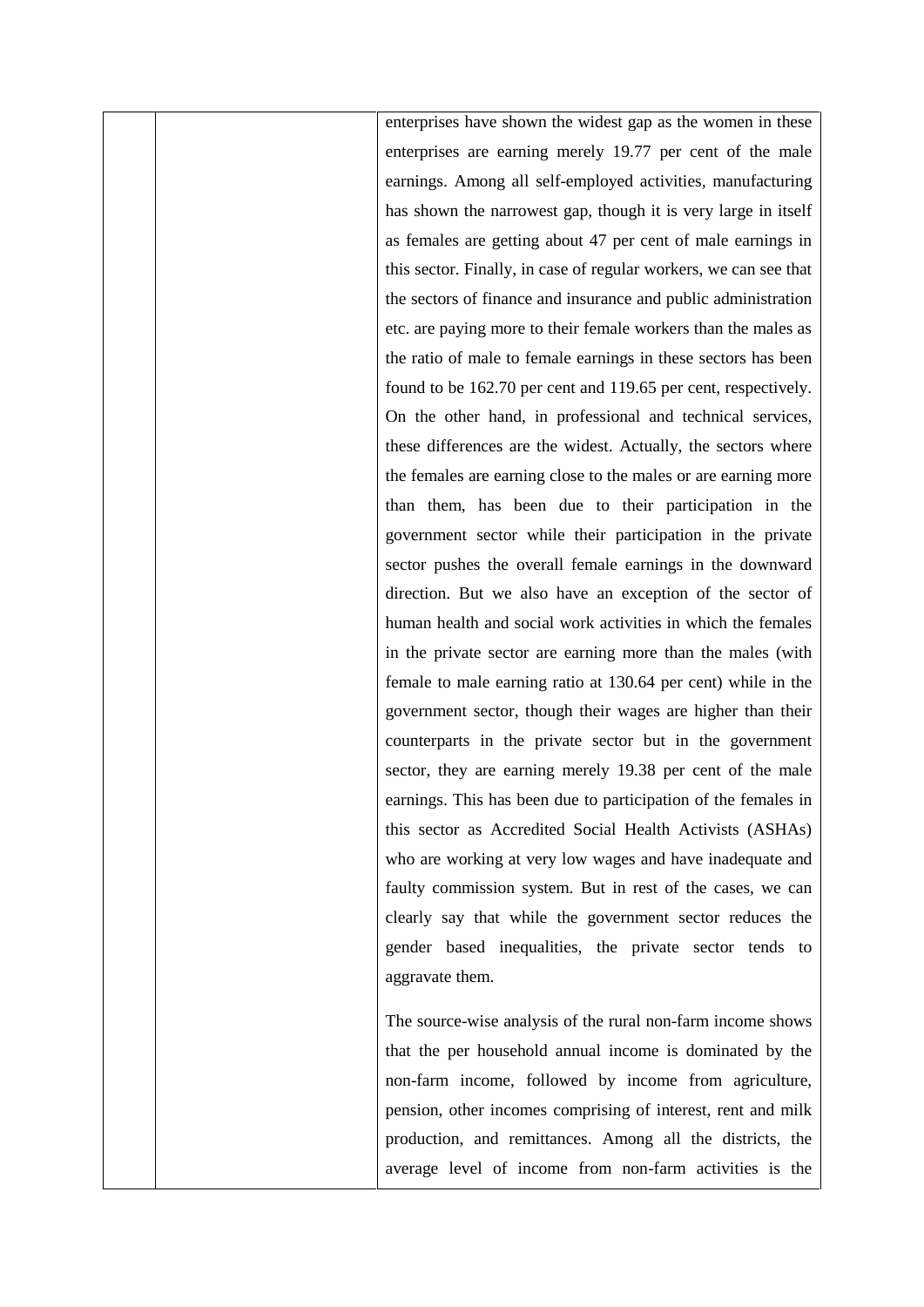highest in Jalandhar district (Rs. 2,57,269.35) while that of the income from agriculture is the highest in Bathinda district (Rs. 26,874.37). Interestingly, the remittances are the highest in district Jalandhar as this region is known for international emigrants in almost every other household. On the other hand, the income from Pensions has been found to be the highest in district Gurdaspur.

It has also been found that as the level of education increases, the average level of earnings in the rural non-farm sector increases. Though, at lower level of education, the regular workers in the government sector earn lower amount than those in self-employment but for education level above middle, the earnings of the former become higher than that of the latter, though this difference declines as the level of education increases. There are marginal differences in the earnings from self-employment and regular employment in the government sector for the workers with Graduation and higher level of education.

Further, examining the impact of land ownership upon the per household as well as per worker earnings, this study has found a positive relationship between the two but as we disaggregate the impact of land on per worker earnings by nature of employment, we find interesting results. ownership status of land has a clear positive association with income of the regular workers in the government sector only. For rest of the workers, it does not seem to affect the income level as indicated by the overall average incomes e.g. in case of casual workers, the ownership of land has increased the average level of income only for the workers owning land 0-2.5 acres while for rest of the categories, the income falls as size of land ownership increases. It has been found that the average income of the landless casual workers is Rs. 64,773.43 while for those owning land between 2.5-5 acres and 5-15 acres, it falls to Rs. 60,000.00 and Rs 45,000.00, respectively. In case of self-employed workers and regular workers in the private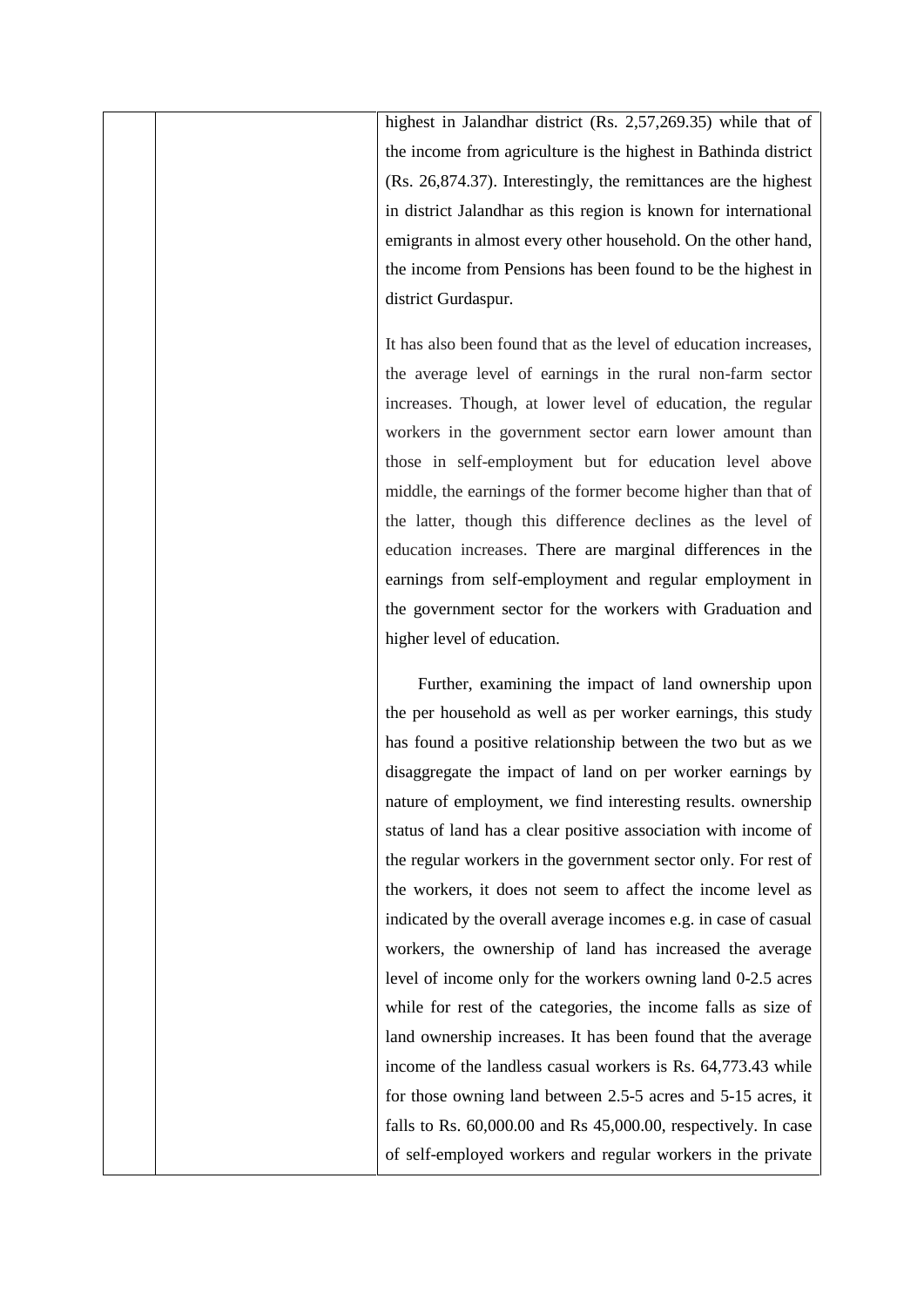sector, we have found a U-type relationship of average income with land ownership. In case of the self-employment category, the average income of the landless workers is Rs. 169890.50 which declined to Rs. 148692.85 and Rs. 1,17,776.19 for the workers owning land up to 2.5 acres and between 2.5-5 acres, respectively; it further increases to Rs. 1,75,555.56 and Rs. 22,000,00.00 for those owning land between 5-15 acres and more than 15 acres, respectively. Similarly, in case of regular workers in the private sector, those who are landless, are earning Rs. 80,192.39 which falls to Rs. 71,905.26 for the workers with land ownership up to 2.5 acres but increases to about Rs. 83,000 for those who own land between 2.5-5 acres and 5-15 acres. Thus, we have seen a positive impact of land ownership on average earnings of the regular workers in the government sector. This may have been due to the fact that the government sector mainly employs the workers with higher qualifications in high paid jobs and since a household with greater size of land holding can invest more in higher education of its members which may lead to their entry in more gainful employment opportunities, therefore, we get a positive association of the land ownership with per worker earnings under this category of workers.

We have also observed wide inequalities in distribution of income among the non-farm households in the rural areas of Punjab. As measured by the Gini coefficients, the income inequalities among the sampled households have been found to be the highest in district Gurdaspur and the lowest in district Jalandhar. The value of Gini coefficient for all the sampled households is 0.46 while in district Gurdaspur, it has been found to be 0.51, as compared to 0.45 in district Bathinda and 0.41 in district Jalandhar.

The regression analysis indicates that the regular employment, level of education and ownership of land have a significant positive influence upon the non-farm income. An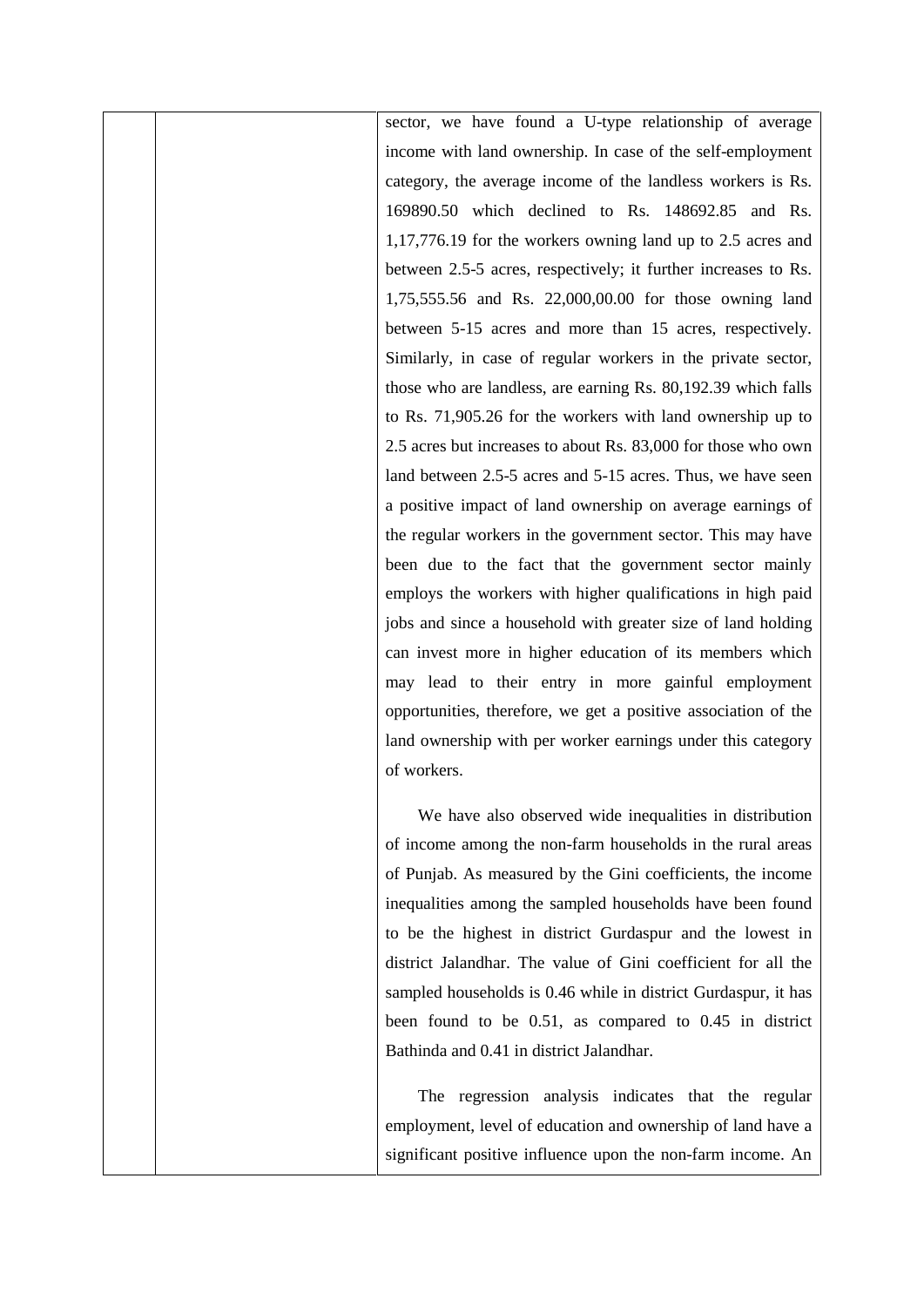enterprise located in district Jalandhar also has a higher level of income as compared to district Bathinda. Caste and gender were not found to have a significant impact on non-farm income in rural areas. Interestingly, the younger workers in the non-farm activity have been found to be earning more than their older counterparts.

As far as the consumption expenditure of the rural nonfarm households is concerned, it has been found that these households spend the maximum amount on food-items, followed by non-food items and socio-religious ceremonies in all the three districts. The consumption expenditure is slightly higher in Jalandhar and Bathinda district than Gurdaspur. The consumption pattern of different categories of non-farm households is of subsistence in nature. A large share of total consumption expenditure by these categories is allocated to food items distinctly followed by non-food items and socioreligious ceremonies in all the three districts. The inequalities in per household as well as per capita consumption expenditure in Gurdaspur district are higher than the Jalandhar and Bathinda districts. Further, it has been found that although, the average propensity to consume for all sampled rural non-farm households is less than one but there are wide variations by the size of land owned, nature of employment as well as income deciles. It has been found that the households in lowest four decile classes of income consume more than their average income and hence are more likely to fall in the debt trap to make both the ends meet.

The per capita consumption expenditure is closely linked with the asset base of households. Since the family size varies from one category to the other, there are some differences in the range of per capita and per household consumption expenditure. The per capita consumption expenditure of the medium land holding households is 2.11 times of the per capita consumption expenditure of the landless households and per household consumption expenditure of the medium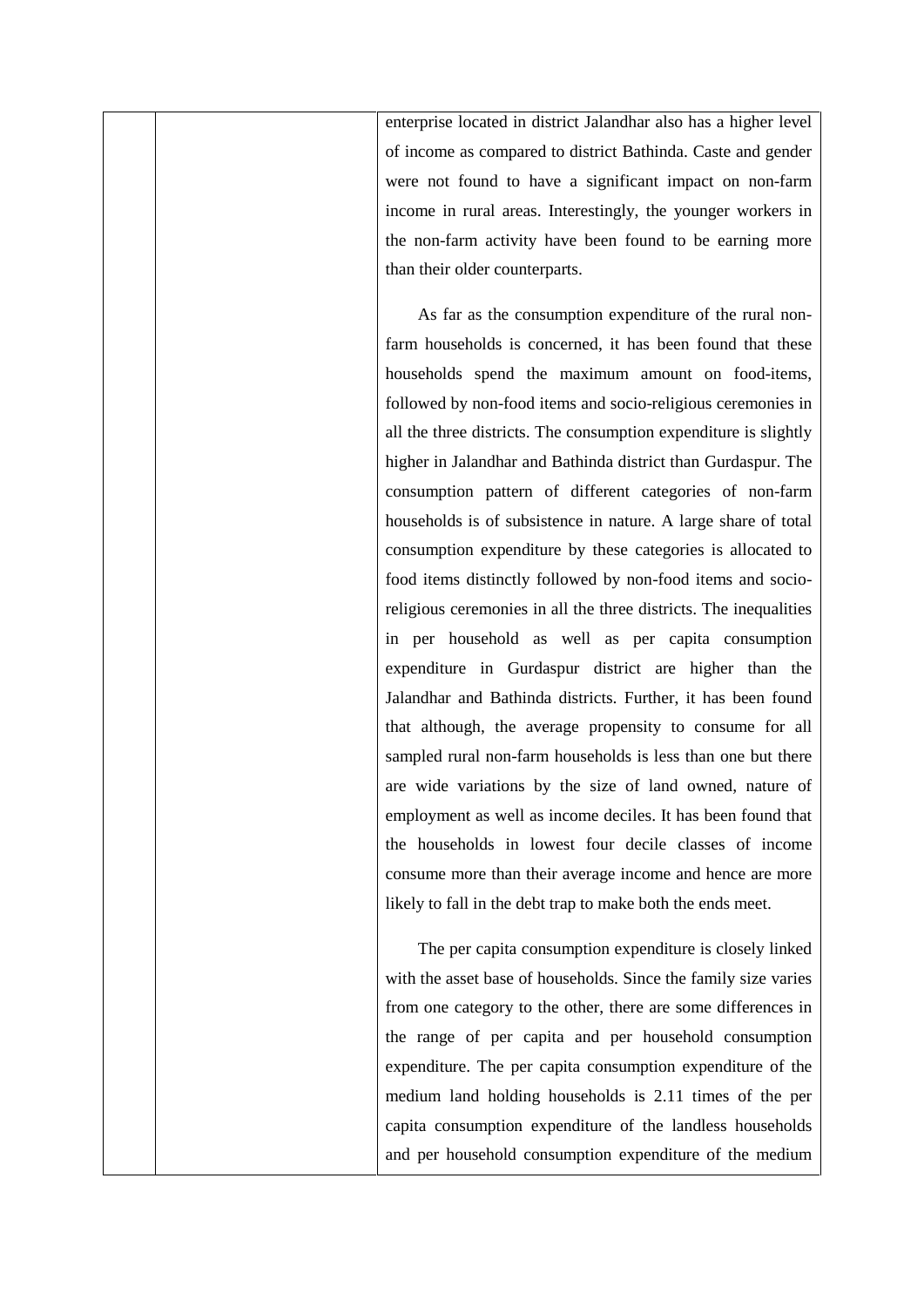land holding households is 2.35 times of the per household consumption expenditure of landless households.

The consumption expenditure by nature of employment shows that the regular workers employed in the government sector spend the highest amount on consumption than other type of workers. The per capita consumption expenditure of the regular workers in the government sector has been found to be 2.35 times higher than the casual workers, 1.57 times higher than the self-employed workers and even 1.87 times higher than the regular workers in the private sector. The casual workers have been found to be spending dismally lower proportion of their total consumption expenditure on education as about 74 per cent of their total consumption expenditure is spent on food items only. Thus, we have observed considerable variations in the level and pattern of consumption expenditure among different types of workers in the non-farm sector. It has also been observed that the intra group inequalities in per capita consumption expenditure are the highest in case of the regular workers while the casual workers seem to be sharing their deprivations more equally. Thus, there is ample evidence of shared deprivation than the shared prosperity among the rural non-farm segment of the state.

The study has also found the extent of poverty among the non-farm workers in rural Punjab. It has been found that the proportion of poor among the rural non-farm workers of Punjab is much higher than the state average (8.3 per cent according to 2011-12 poverty estimates). The study shows that 19 per cent of the sampled non-farm workers live below poverty line out of which 5.27 per cent are extremely poor. Another 16.61 per cent are marginally poor and 36.88 per cent are vulnerable. The district-wise analysis shows that the the proportion of the extremely poor non-farm workers is the highest in district Gurdaspur (7.46 per cent) and the lowest in district Jalandhar (2.90 per cent). District Gurdaspur also has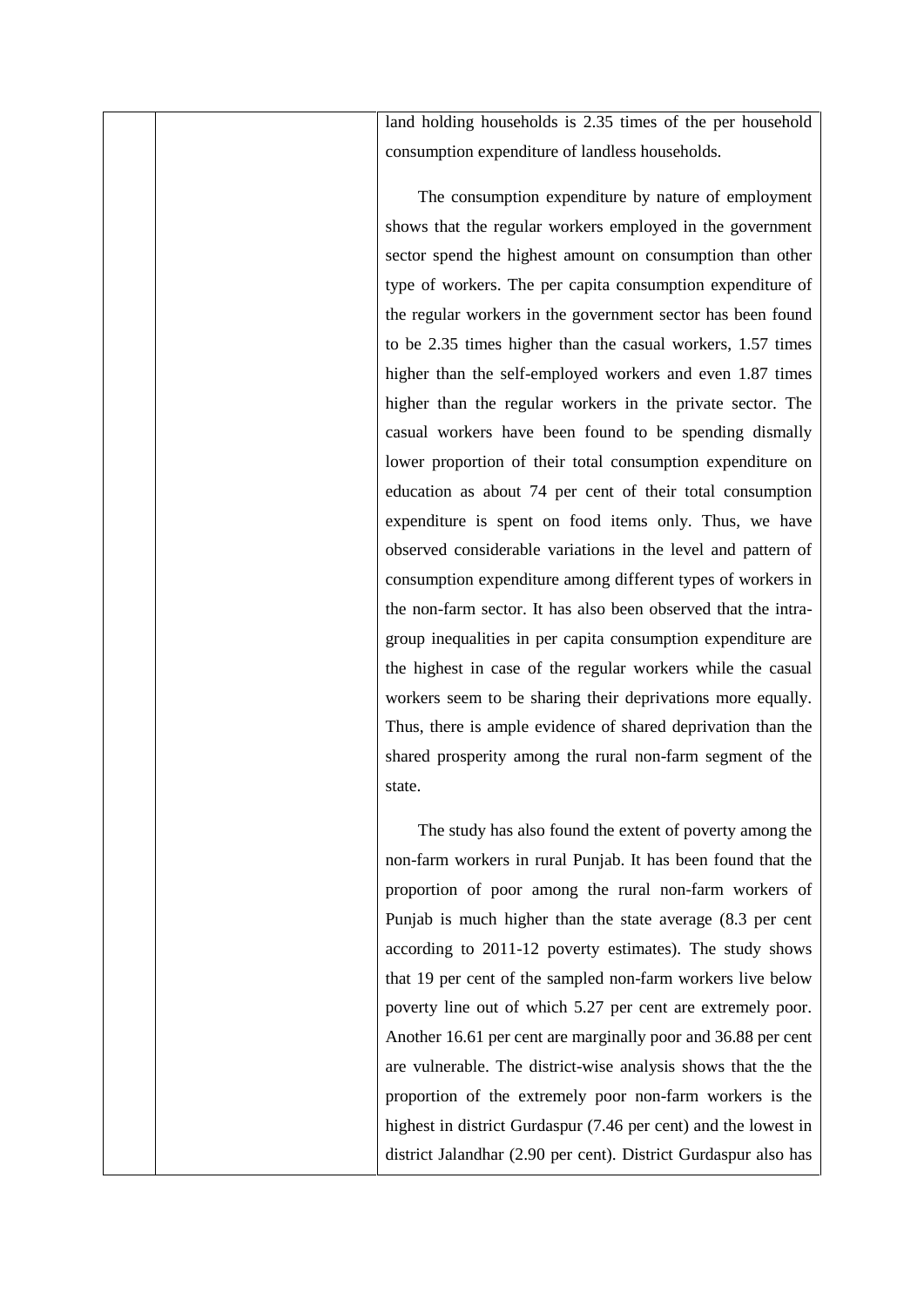the highest proportion of the marginally poor workers. We have noticed that the poor in this sector are stratified along caste, type of activity, employment status, accumulation of human and physical assets etc. The incidence of poverty and vulnerability is higher for the non-farm workers belonging to socially marginalised sections and for those working in casual jobs, brick kilns, construction, manufacturing etc. The nonfarm workers with lower educational attainments and no or inadequate land ownership find it hard to come out of poverty and a greater proportion of them remain vulnerable to poverty as compared to the workers with higher level of education and ownership of land above 2.5 acres. The results of the regression analysis also show that as compared to casual employment, being in self-employment or in regular jobs (both in government and private sector) in rural non-farm sector, reduces the probability of being poor. Similarly, as compared to the Scheduled Castes, where the incidence of poverty is very high, belonging to other social groups such as general category (or 'other' caste categories) and OBCs reduces the chances of a non-farm worker in rural areas to fall below the poverty line. Though, the ownership of land does not exhibit any significant impact upon the probability of being poor, yet the level of education reduces it. On the other hand, an increase in household size increases the probability of being poor.

An examination of debt and assets of the sampled households suggests that the major items of the assets owned are the agricultural land and dwelling house while relatively very low value has been recorded in case of household durables and the livestock. The average value of the assets owned by the rural non-farm workers has been found to be the highest in district Bathinda (Rs. 20,81,982.98), followed by district Gurdaspur (Rs. 15,08,602.63) while it is the lowest in Jalandhar (Rs. 13,76,863.52), even though this district has shown the highest level of income of the sampled non-farm households. This is actually due to the lesser ownership of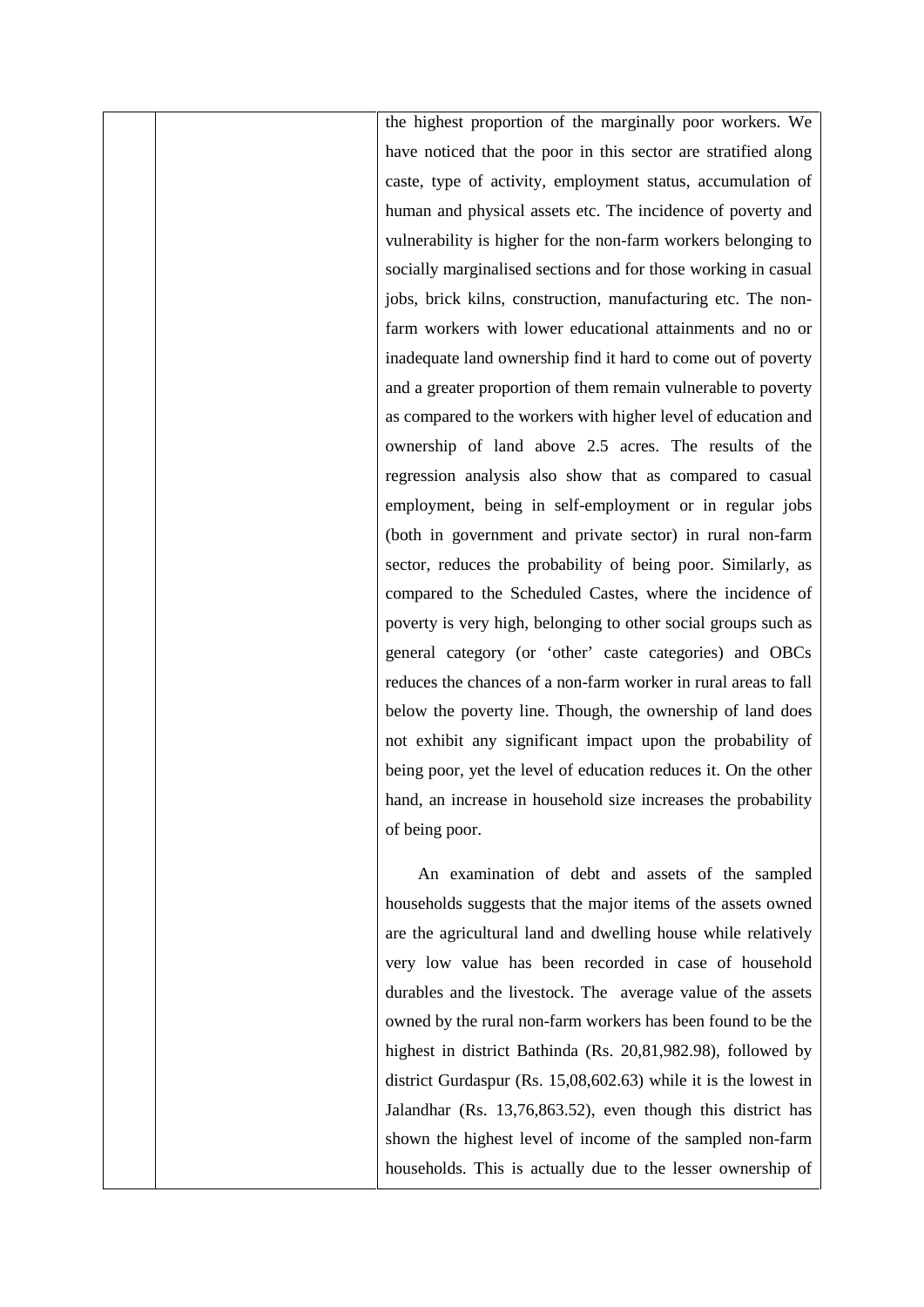agricultural land in this district as compared to the other districts while the average value of most of the other assets is higher in this district than their counterparts in other two sampled districts. In district Jalandhar, the average value of the dwelling house (Rs. 8,53,270.04) is greater than that of the agricultural land (Rs. 2,78,481.01) owned by the sampled households in this district. In other two sampled districts, the average value of assets is higher for agricultural land than the dwelling house. The table shows that in district Gurdaspur and Bathinda, the average value of land owned by the sampled households is Rs. 6,73,913.04 and Rs. 11,90,525.21, respectively while in case of dwelling house, it is Rs. 6,46,358.69 and Rs. 7,06,050.42. The average value of household durables is the highest for district Jalandhar (Rs. 1,93,327.66), followed by district Gurdaspur (Rs. 1,64,564.6) and then by district Bathinda (Rs. 1,62,758.2). The same order can be observed in case of value of the livestock i.e. its highest value has been found in district Jalandhar (Rs. 51,784.81), followed by district Gurdaspur (Rs. 23,766.3) and then by district Bathinda (Rs. 22,649.15). In percentage terms as well, we can find the similar pattern and the district-wise analysis shows that that the dwelling house is the biggest asset of the sampled rural non-farm households in district Jalandhar while in other two sampled districts, for the sampled non-farm households, the biggest asset is agricultural land. Further, the value of assets by nature of employment of the sampled rural non-farm workers shows that the average value of the assets is the highest for the regular salaried workers in the government sector (Rs. 7,99,177.16), followed by the self-employed workers (Rs. 4,10,782.34) and then by the regular salaried workers in the private sector (Rs. 2,15,299.81) while the value of the assets owned by the casual workers is the lowest (Rs. 1,25,257.58). This order is followed for almost each type of the assets owned by the sampled workers. However, in percentage terms, we have found that while the share of agricultural land is the lowest for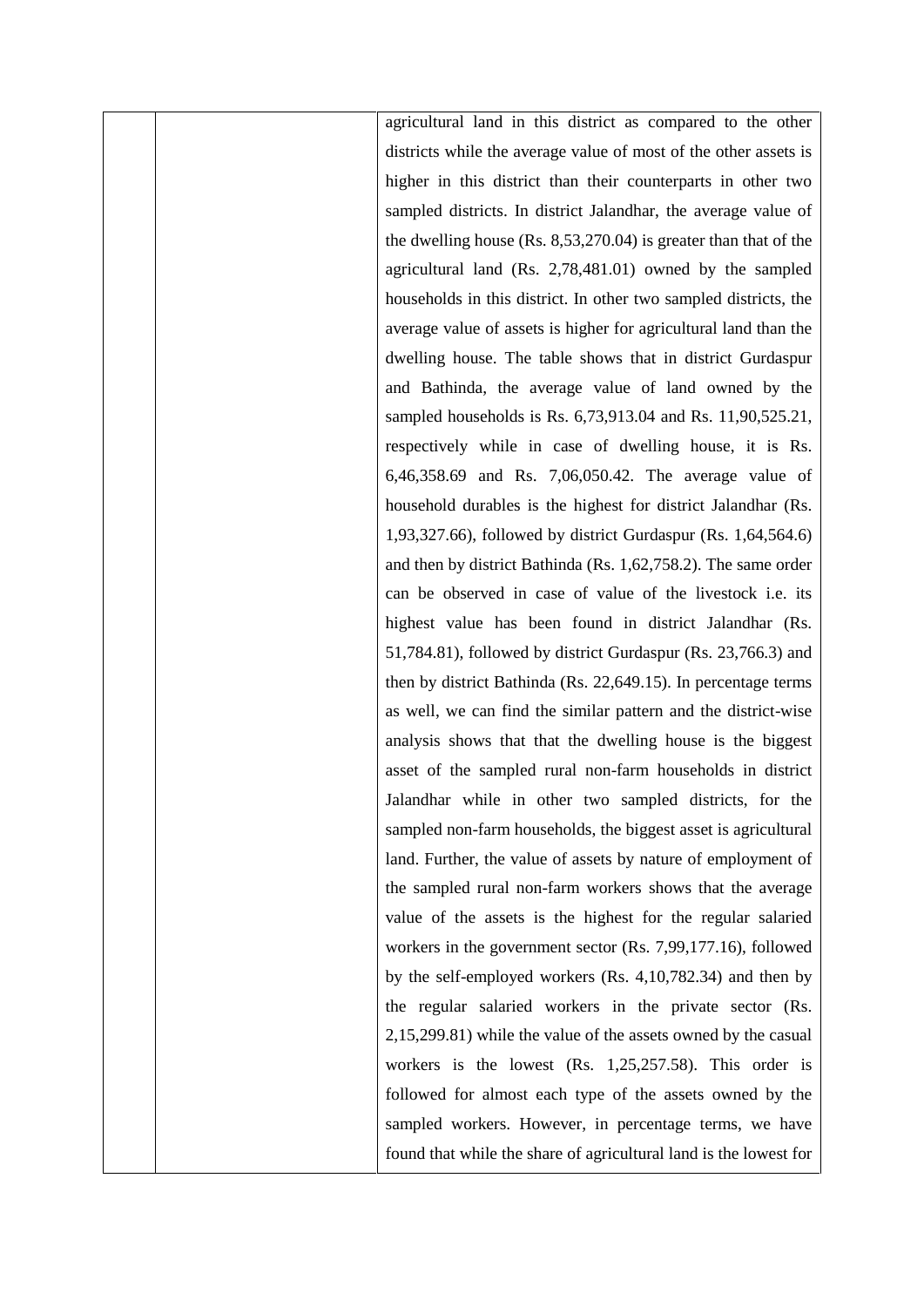the casual workers, the share of the dwelling house is the largest for this category of workers among all types of workers. The share of dwelling house out of total assets owned by the sampled workers is 60.37 per cent for the casual workers as compared to 45.13 per cent, 38.80 per cent and 52.20 per cent for the self-employed workers, regular salaried workers in the government sector and private sector, respectively. On the other hand, the share of agricultural land out of total assets owned is 43.53 per cent, 24.23 per cent, 47.32 per cent and 33.41 per cent, respectively for the self employed workers, casual workers, regular salaried workers in the government sector and the private sector. Thus, we have seen that the major share of the total assets owned by the sampled non-farm workers is constituted by the agricultural land and the dwelling house while the household durables and the livestock have a relatively very small share in the total assets owned by these households. Thus, we have seen that the value of assets is highly unequal among the non-farm households in rural Punjab. This has been further confirmed by a very high Gini ratio observed in case of distribution of assets (0.62) in terms of per household as well as per capita values. Among all the sampled districts these inequalities are the highest in district Bathinda (value of Gini coefficient being 0.66), followed by district Gurdaspur (0.64) and district Jalandhar (0.52). The distribution of assets by nature of employment shows that this distribution is the most unequal among the self-employed workers (value of Gini coefficient is 0.58) while it is the lowest for the regular workers in the government sector (0.50).

An analysis of the indebtedness among the sampled nonfarm households, shows that 34.14 per cent households are indebted. The incidence of indebtedness is the highest in district Bathinda (43.28 per cent) and the lowest in district Gurdaspur (19.67 per cent). The average amount of debt has been found to be Rs. 1,47,646.22 per indebted household. The average amount of debt is the highest in district Gurdaspur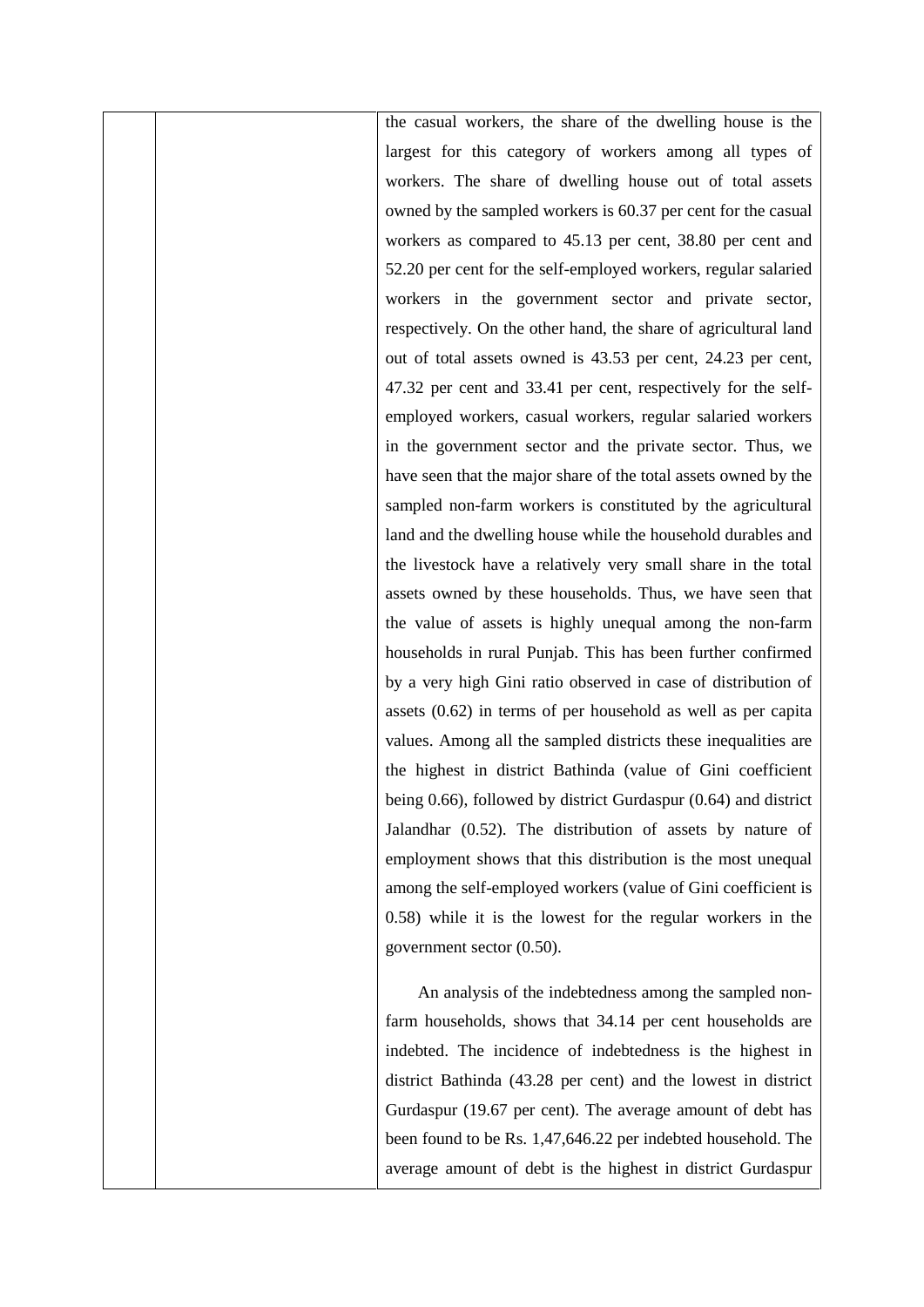(Rs. 1, 79,722.22) and the lowest in district Jalandhar (Rs. 1, 18,880.30). Further, it has been found that more of the loans are taken for unproductive purposes than the productive ones. The ratio of productive to unproductive loans for the sampled rural non-farm workers has been found to be 0.50. Out of the productive loans, a higher amount is availed for non-farm business (Rs. 41,728.00) than for agriculture (Rs. 7,333.33) while only Rs. 422.22 have been borrowed for purchase of livestock. Under the category of unproductive loans, it has been found that the main purposes of loan are domestic needs, construction of house and major repairs, marriages and social ceremonies and health.

In the district-wise analysis of indebtedness among the sampled households, it has been found that the sampled households in district Gurdaspur have the highest amount of debt (Rs. 1,79,722.22), followed by district Bathinda (Rs. 1,60,453.30) while the sampled households in district Jalandhar have registered the lowest amount of debt per indebted household (Rs. 1,18,880.35). In each of the district, the amount of loan for productive purposes is lower than that of the unproductive purposes. It has been found that Rs. 58,791.67, Rs. 27,862.33 and Rs. 64,295.63 were taken for productive purposes and Rs. 1,20,930.56, Rs. 91,028.03 and Rs. 96,157.67 were taken for unproductive purposes in district Gurdaspur, Jalandhar and Bathinda, respectively. As a result, the ratio of productive to unproductive loans in these districts has been found to be 0.49, 0.31 and 0.67.

The source-wise distribution of household debt shows that a greater proportion of it is taken from institutional sources. The study shows that 55.64 per cent of the total household debt is raised from the institutional agencies while rest of the 44.36 per cent is taken from the non-institutional agencies. Out of the institutional agencies, the share of the commercial banks is 47.02 per cent. The share of the institutional sources is the highest in district Gurdaspur and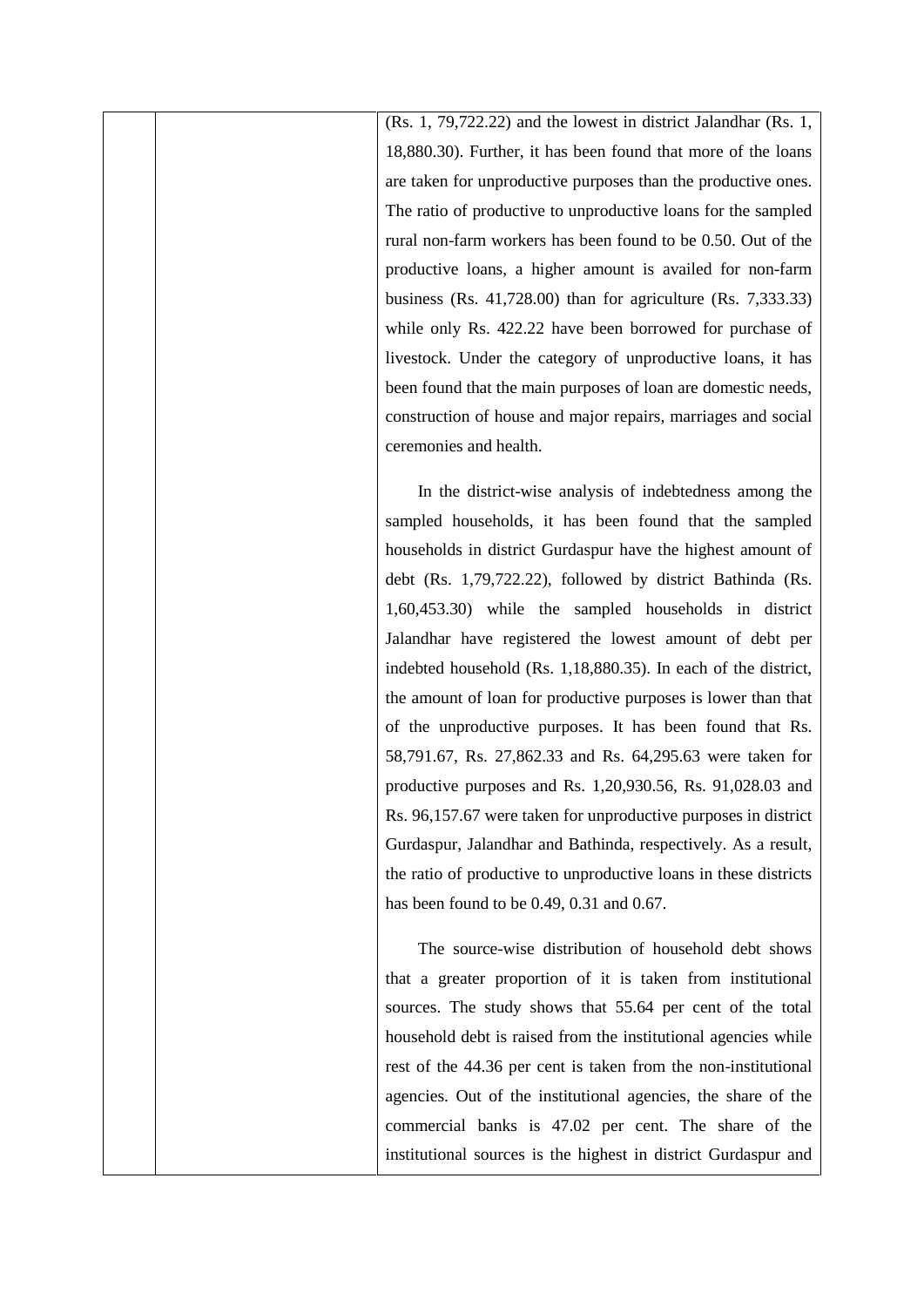the lowest in district Bathinda. It has been found that out of the total debt of the sampled non-farm households 64.53 per cent, 35.66 per cent and 47.19 per cent has been taken from the commercial banks in districts Gurdaspur, Jalandhar and Bathinda, respectively. Under the broader category of noninstitutional sources, we can see that the highest proportion of the total debt of the sampled non-farm households has been taken from the relatives and friends, followed by money lenders and the large farmers. The source and purpose of debt together determine the distribution of debt according to rate of interest. If the loan is raised for non-productive purpose and from the non-institutional source, there will be a greater probability of its having a higher rate of interest than the ones taken for productive purposes and from the institutional agencies. It has been found that the highest proportion of total household debt is taken at the interest rates ranging between 1-7 per cent, 47.52 per cent of total household debt is raised on this range. The next important categories are 8-14 per cent and 0 per cent; 29.75 per cent and 13.61 per cent of total household debt has been found to be raised on these two interest categories, respectively. Thus, we have seen that leaving the zero-interest rate category aside, the proportion of loan under each category falls as the rate of interest increases. The study shows that about 90 per cent of the total loan taken by the sampled households is raised at an interest rate below 14 per cent.

An examination of indebtedness among different categories of the workers shows that 35.05 per cent of the sampled workers are in debt and the incidence of indebtedness is the highest among the casual workers (40.68 per cent) and the lowest among the regular workers in the government sector (25 per cent) while 33.16 per cent of the self-employed workers and 36.13 per cent of the regular salaried workers in the private sector have also been found to be in debt. The table further shows that the average amount of debt per sampled worker has been found to be Rs.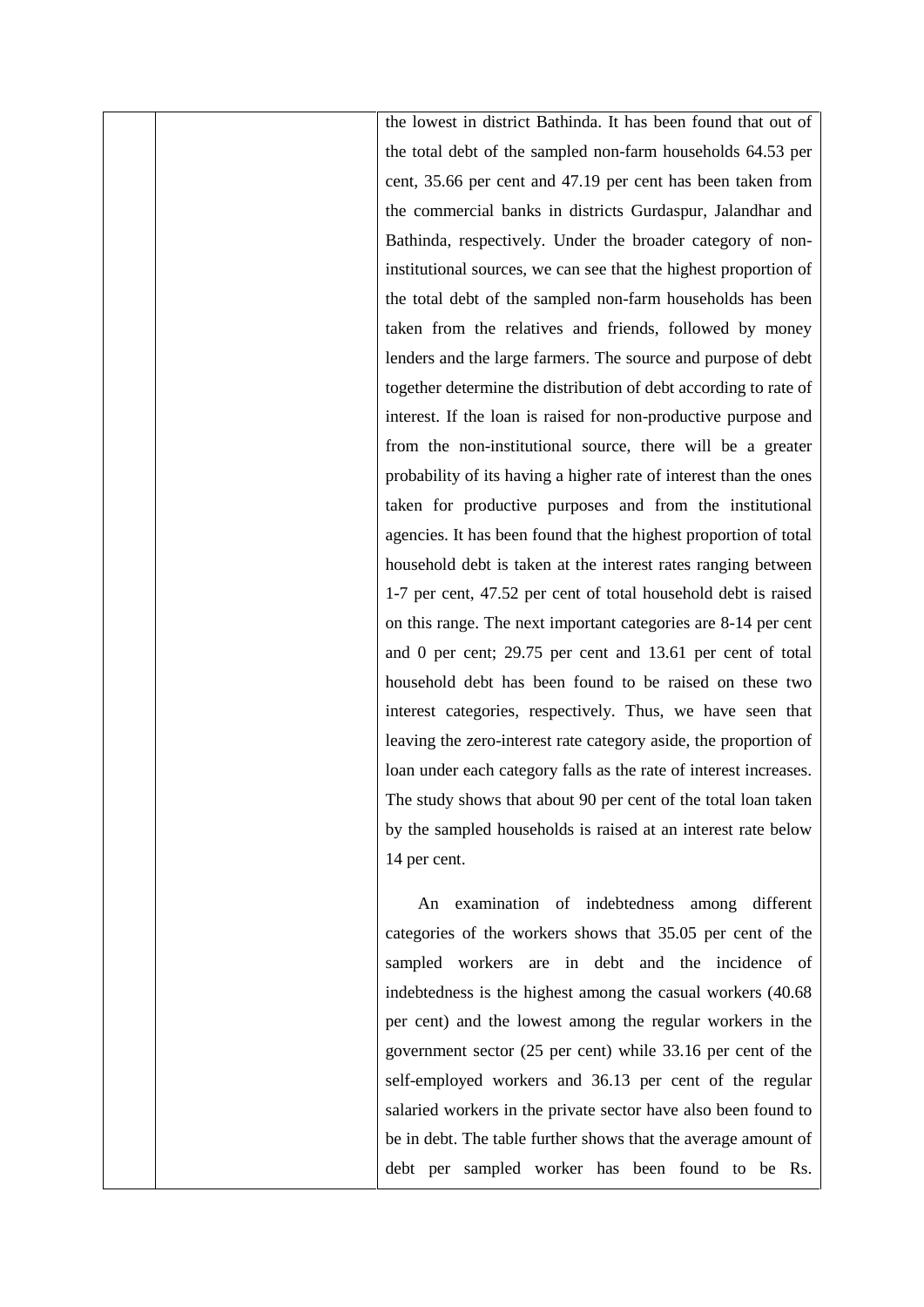1,30,443.07. This amount is the highest for the regular workers and the lowest for the casual workers. Out of total debt 28.33 per cent is taken for productive purposes and 71.66 per cent for the non-productive purposes. However, if we go by each of purposes under these two broader categories, we can notice that the highest proportion of the debt is taken for non-farm business, followed by the domestic needs. Within the productive purposes, the highest proportion of debt for agriculture has been registered in case of the regular salaried workers in the government sector (16.71 per cent) while in case of the debt for non-farm business, the highest proportion is recorded in case of the self-employed workers (45.21 per cent). Similarly, among the major items of non-productive purposes, it has been found that among all the categories of the workers, the casual workers have registered the highest proportion of debt for marriages and social ceremonies (20.15 per cent), healthcare (24.21 per cent) and education (11.45 per cent) while in case of debt for domestic needs and purchase of durable goods, the highest proportions have been recorded in case of regular salaried workers in the government sector.

An analysis of the sources of debt across different categories of the workers shows that the share of institutional agencies in total debt of the sampled workers is 47.19 per cent and that of the non-institutional sources is 52.81 per cent. The category-wise examination of the source of the debt shows that the regular salaried workers in the government sector has been able to raise the highest share of their debt from the institutional sources which is 68.83 per cent as compared to 49.67 per cent for the self-employed workers, 41.47 per cent for the regular salaried workers in the private sector and only 29.42 per cent for the casual workers. Within the institutional sources, we can observe that the highest share is that of the commercial banks. In the category of the non-institutional sources, we can observe that 26.64 per cent of the total debt of the sampled non-farm workers has been taken from the relatives and friends, followed by money lenders and the large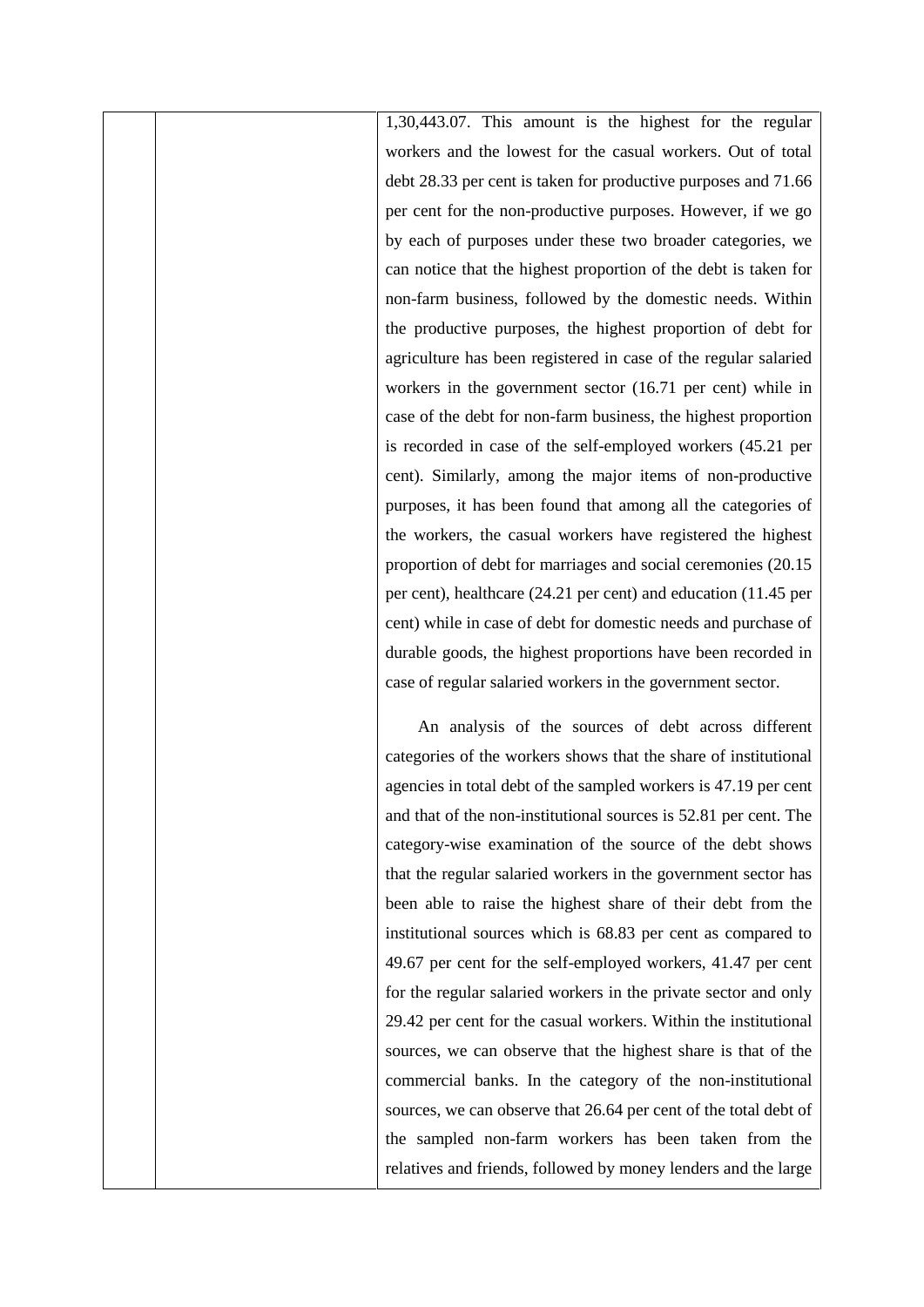|                        | farmers. The share of debt from the money lenders is                           |
|------------------------|--------------------------------------------------------------------------------|
|                        |                                                                                |
|                        | considerably higher for the regular salaried workers in the                    |
|                        | government sector (18.53 per cent) and the private sector                      |
|                        | $(18.93 \text{ per cent})$ than the self-employed workers $(12.31 \text{ per}$ |
|                        | cent) and the casual workers (4.61 per cent) while in case of                  |
|                        | the debt from the large farmers, a greater share has been                      |
|                        | noticed for the casual workers (30.58 per cent) than the other                 |
|                        | categories of the workers. As far as the distribution of debt                  |
|                        | according to the rate of interest is concerned, it has been                    |
|                        | found that the largest proportion of debt is raised at an interest             |
|                        | rate ranging between 1-7 per cent. About half (49.99 per cent)                 |
|                        | of the total debt of the sampled workers is raised at this                     |
|                        | interest category. Another 22 per cent of the total debt has                   |
|                        | been taken at the rate of interest ranging between 8-14 per                    |
|                        | cent. In case of the casual workers, we can find that 45.50 per                |
|                        | cent of their total debt has been raised at rate of interest                   |
|                        | ranging between 1-7 per cent and this proportion declines to                   |
|                        | 16.54 per cent for the next interest category i.e. 8-14 per cent.              |
|                        | In case of the regular salaried workers in the government                      |
|                        | sector, a bigger proportion i.e. 42.61 per cent is raised on rate              |
|                        | of interest 8-14 per cent. It is due to the fact that this category            |
|                        | of the workers takes about 80 per cent of its loans for non-                   |
|                        | productive purposes.                                                           |
|                        |                                                                                |
|                        | Finally, an examination of the debt-asset ratio shows that                     |
|                        | although, it is very low for all the sampled households $(0.10)$               |
|                        | only) but it is very high for the bottom asset holding class.                  |
|                        | The workers in the lowest decile class of the asset ownership                  |
|                        | in district Gurdaspur and those working as casual workers and                  |
|                        | regular salaried workers in the private sector have been found                 |
|                        | to be severely indebted as their debt-asset ratio is greater than              |
|                        | one which indicates that they will not be able to repay their                  |
|                        | debt even after selling all of their assets.                                   |
|                        |                                                                                |
| Any Other Information. | The present study will be helpful to the academicians,                         |
|                        | policy<br>makers<br>researchers,<br>and<br>the<br>social                       |
|                        | activists/organizations to understand the problems and the                     |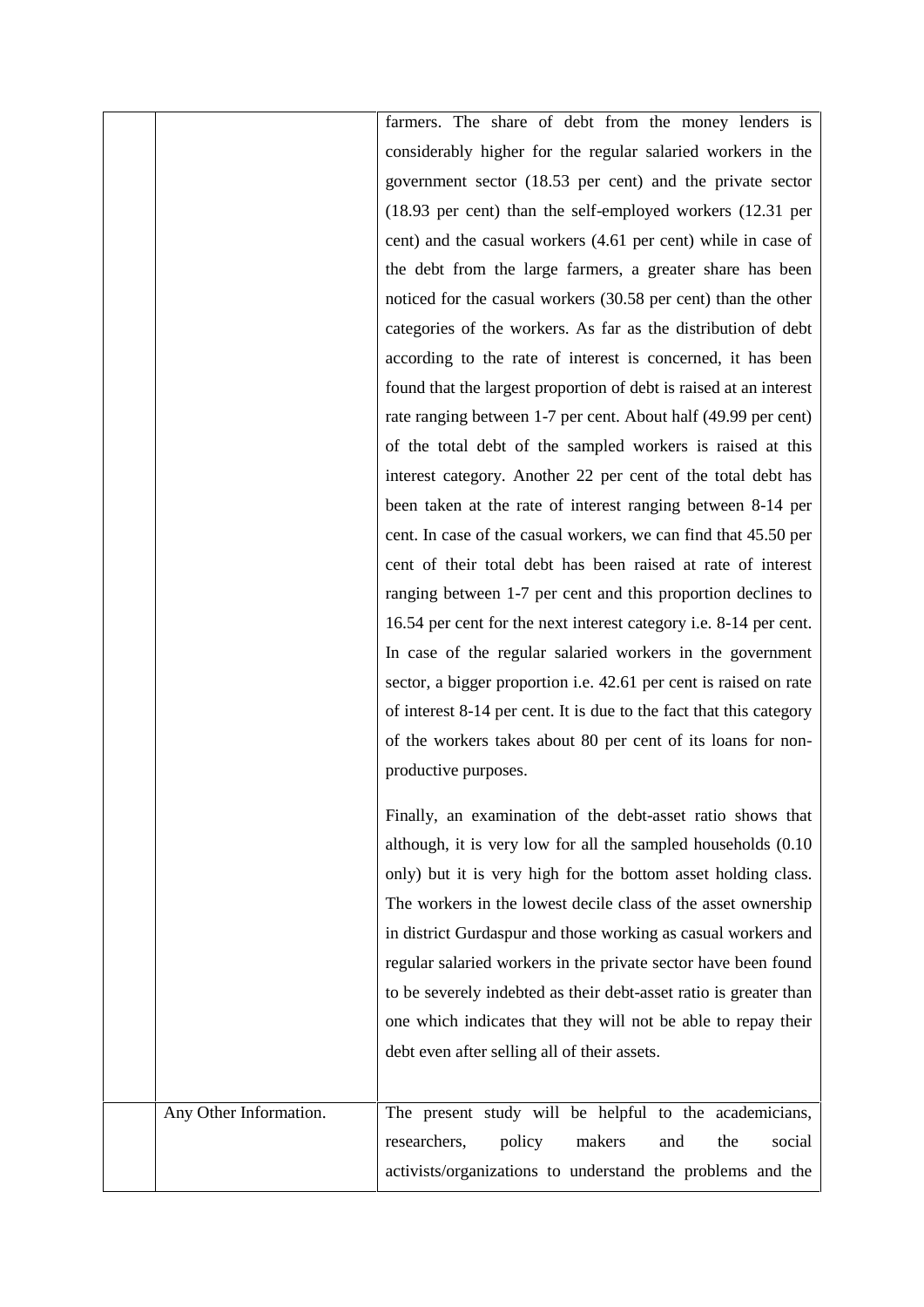|  | prospects of the rural non-farm sector. It clearly shows the     |  |
|--|------------------------------------------------------------------|--|
|  | activities, type of workers as well as the areas where the rural |  |
|  | non farm sector is performing well. Through the analysis of      |  |
|  | determinants of income and the magnitude of the poverty          |  |
|  | among the non farm workers, this study suggests some ways        |  |
|  | to create the decent employment opportunities in the rural       |  |
|  | areas to make the good policy decisions. The policy makers       |  |
|  | need firm information about the rural non farm sector. This      |  |
|  | study provides extensive information to the policy makers        |  |
|  | regarding the non farm sector in the rural areas of the state.   |  |
|  |                                                                  |  |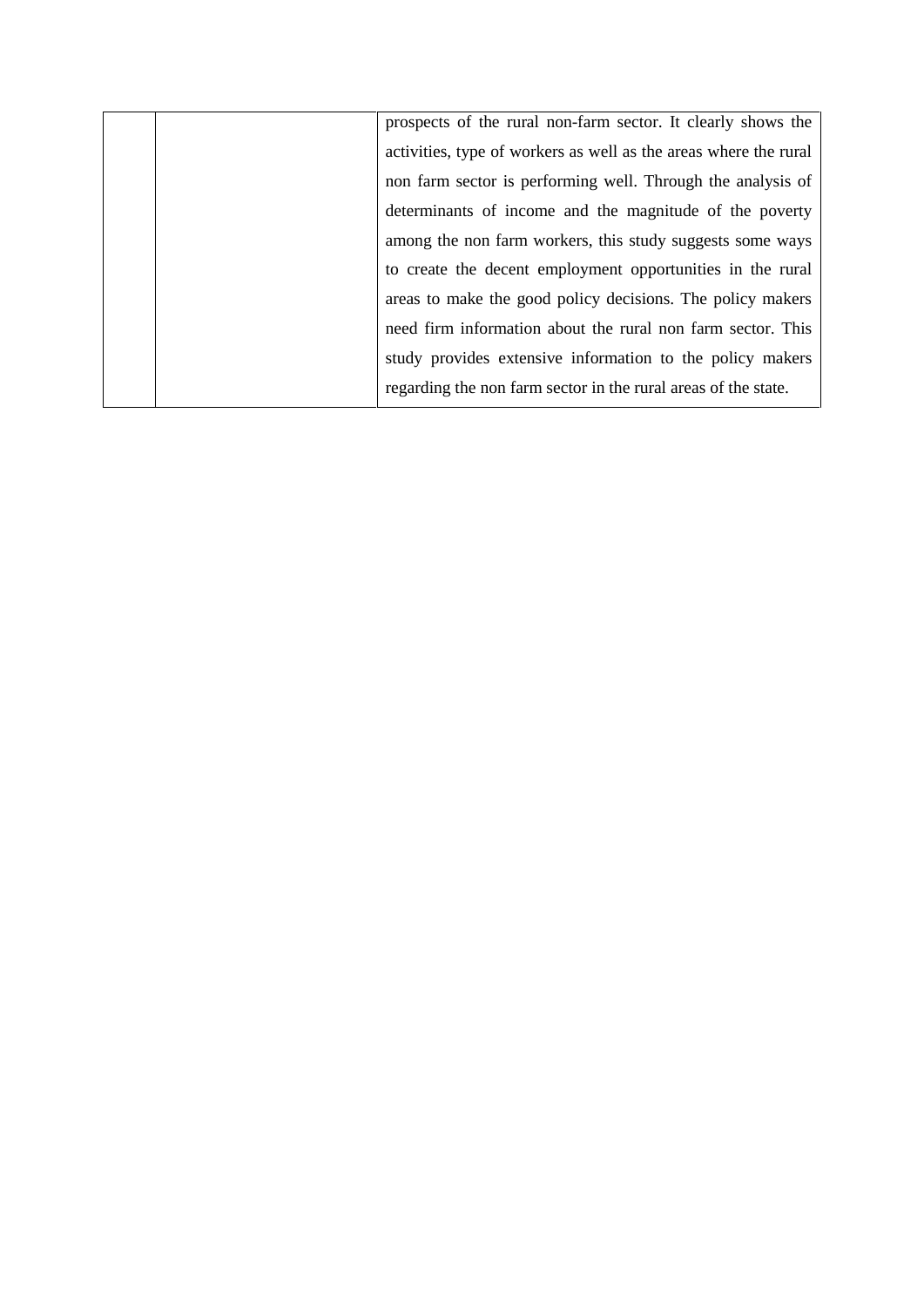#### **ANNEXURE - IX**

## **INFORMATION ON THE MAJOR RESEARCH PROJECT TITLE: EMPLOYMENT IN RURAL NON-FARM SECTOR IN PUNJAB: THE DETERMINANTS PROBLEMS AND PROSPECTS**

| Title of the Project         | Employment in Rural Non-Farm Sector in Punjab: The                                           |
|------------------------------|----------------------------------------------------------------------------------------------|
| UGC Reference No. & Date     | Determinants Problems and Prospects<br>UGC FILE NO. F. 5-55/2014 (HRP)                       |
| Name of the Principal        | Dr. Anupama                                                                                  |
| Investigator                 |                                                                                              |
| Address                      | Office: Professor, Department of Economics,<br>Punjabi<br>University Patiala-147002 (Punjab) |
| Department and               | Department of Economics and                                                                  |
| University/College where the | Punjabi University Patiala-147002 (Punjab)                                                   |
| project has undertaken       |                                                                                              |
| Date of Implementation       | 22 April 2016                                                                                |
| Tenure of the project        | 3 Years From 01/07/2015 to 30/06/2018                                                        |
| <b>Grant Allocated</b>       | 8,51,000/-                                                                                   |
| <b>Grants Received</b>       | $1st$ Installment: Rs. 4,98, 600/- in March, 2016                                            |
|                              | $2nd$ Installment: Rs. 2,54,400/- in May, 2018                                               |
|                              |                                                                                              |
| <b>Final Expenditure</b>     | $7,15,756/-$                                                                                 |
| Title of the Project         | Employment in Rural Non-Farm Sector in Punjab: The<br>Determinants Problems and Prospects    |
| Objectives of the Project    | The Present study mainly aims to examine the determinants                                    |
|                              | Problems of the rural non-farm sector in Punjab. The specific                                |
|                              | objectives of the study are:                                                                 |
|                              | To examine the structure of employment in the rural<br>1.                                    |
|                              | non-farm sector in Punjab.                                                                   |
|                              | To look into the socio-economic conditions of<br>2.                                          |
|                              | households involved in rural non-farm activities in                                          |
|                              | Punjab                                                                                       |
|                              | 3. To analyze the characteristics of various non-farm                                        |
|                              | activities being pursued by different categories of                                          |
|                              | rural households in Punjab                                                                   |
|                              | To analyze the correlates of rural non-farm activates<br>4.                                  |
|                              | i.e. whether the pull factors or the push/distress                                           |
|                              | factors influence the extent of participation of a rural                                     |
|                              | household in non-farm activities.                                                            |
|                              |                                                                                              |
|                              | To identify the determinants<br>of income<br>5.<br>and                                       |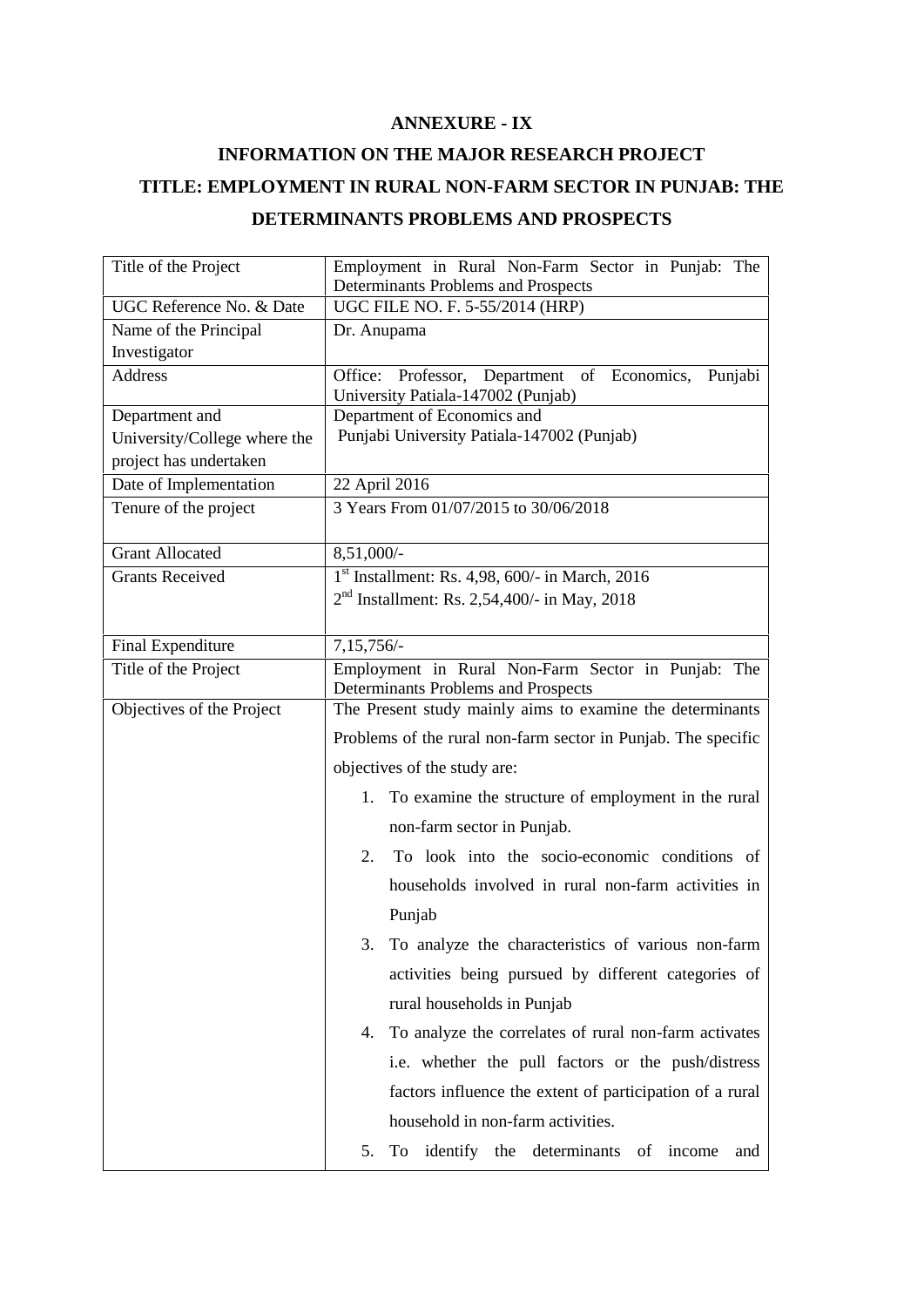|                                     | employment in rural non-farm activities i.e. role of            |
|-------------------------------------|-----------------------------------------------------------------|
|                                     | socio-economic,<br>demographic<br>well<br>as<br>as              |
|                                     | infrastructure development and assets position etc. in          |
|                                     | generating income and employment in rural non-farm              |
|                                     | activities.                                                     |
|                                     | 6. To give the policy suggestions for growth of non-            |
|                                     | farm sector for generating decent employment                    |
|                                     | opportunities and thus improving the living standards           |
|                                     | in rural areas.                                                 |
|                                     |                                                                 |
| Whether Objectives were<br>achieved | All the objectives as stated above have been met by this study. |
|                                     | This study has clearly pointed out the problems as well as the  |
|                                     | prospects of the rural non-farm sector in the state.            |
| Achievements from the<br>Project    | The project is an addition to the existing pool of knowledge    |
|                                     | about the rural workers in the state. It provides an ample      |
|                                     | evidence about the living as well as working conditions of the  |
|                                     | rural workers in the non-farm sector. This information will be  |
|                                     | helpful to the policy makers to frame a suitable policy aiming  |
|                                     |                                                                 |
|                                     | at the improvement of quality of employment in the rural non-   |
|                                     | farm sector.                                                    |
| Summary of the findings (In         | <b>SUMMARY</b>                                                  |
| 500 words)                          | Rural non-farm sector is being considered as<br>an              |
|                                     | important source of employment generation in the state          |
|                                     | of Punjab which is ailing from stagnation in agricultural       |
|                                     | sector. But the rural non-farm sector of the state is           |
|                                     | dominated by tiny, own account enterprises which                |
|                                     | provide low paid and insecure jobs. But some activities,        |
|                                     | especially the services, provide good quality jobs but          |
|                                     | they have too many entry barriers like lack of education,       |
|                                     | skills, assets etc. Hence, present study tries to identify      |
|                                     | the determinants, problems as well as prospects of the          |
|                                     | rural non-farm sector of the state. By taking a sample of       |
|                                     | 659 rural non-farm households and 1124 non-farm                 |
|                                     | workers, the information about their socio-economic             |
|                                     | conditions, consumption, level of income, debt, assets          |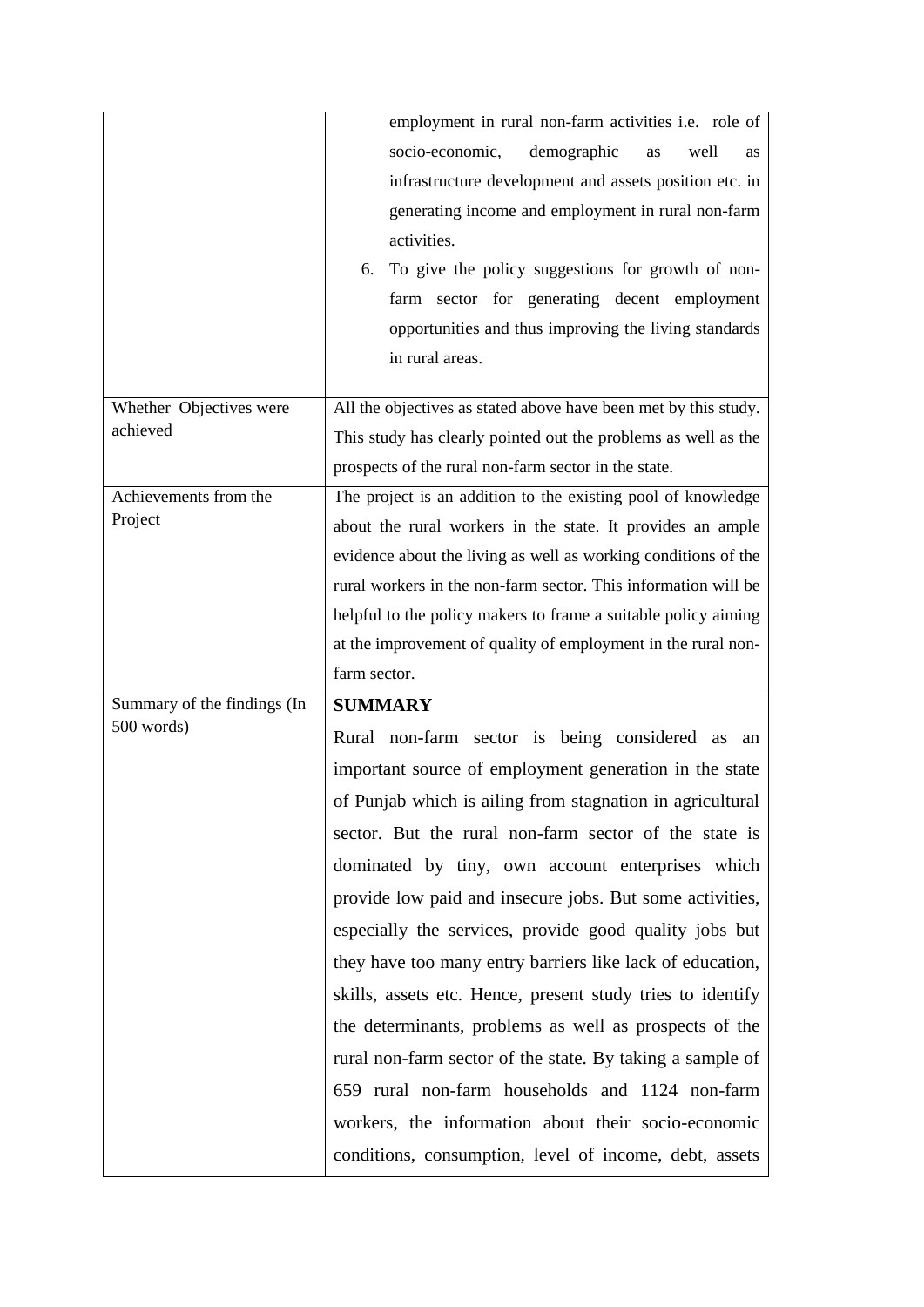etc. was collected. The study found that, 36.20 per cent of the sampled non-farm workers are self employed, 35.14 per cent are employed in regular jobs, out of which 23.40 per cent are employed in private sector and 11.74 per cent in the government sector and 28.65 per cent are employed as casual workers. Most of the rural non-farm enterprises in Punjab are are run on very small amount of capital with help of the unpaid family workers. A big majority of the sampled enterprises, has complained about the lack of capital, competition from large units and irregularity of work.

The average earnings are the highest for the regular workers and the lowest for the casual workers. The casual workers and the regular workers in the private sector are getting much below the stipulated minimum wages for the unskilled workers. However, as the earnings increase with the level of education, regularity of job and ownership of land.

It has also been found that the 19 per cent of the sampled workers live below poverty line out of which 5.27 per cent are extremely poor. The incidence of poverty is higher for the casual workers than other categories.

Further, it has been found that 34.14 per cent of the sampled non-farm households are indebted. A greater proportion of their debt is raised from the institutional sources but more of it is taken for unproductive purposes than the productive ones. The incidence of indebtedness is the highest among the casual workers and the lowest among the regular workers in the government sector. Though, the debt-asset ratio of the sampled workers is very low, but it is very high for the bottom asset holding